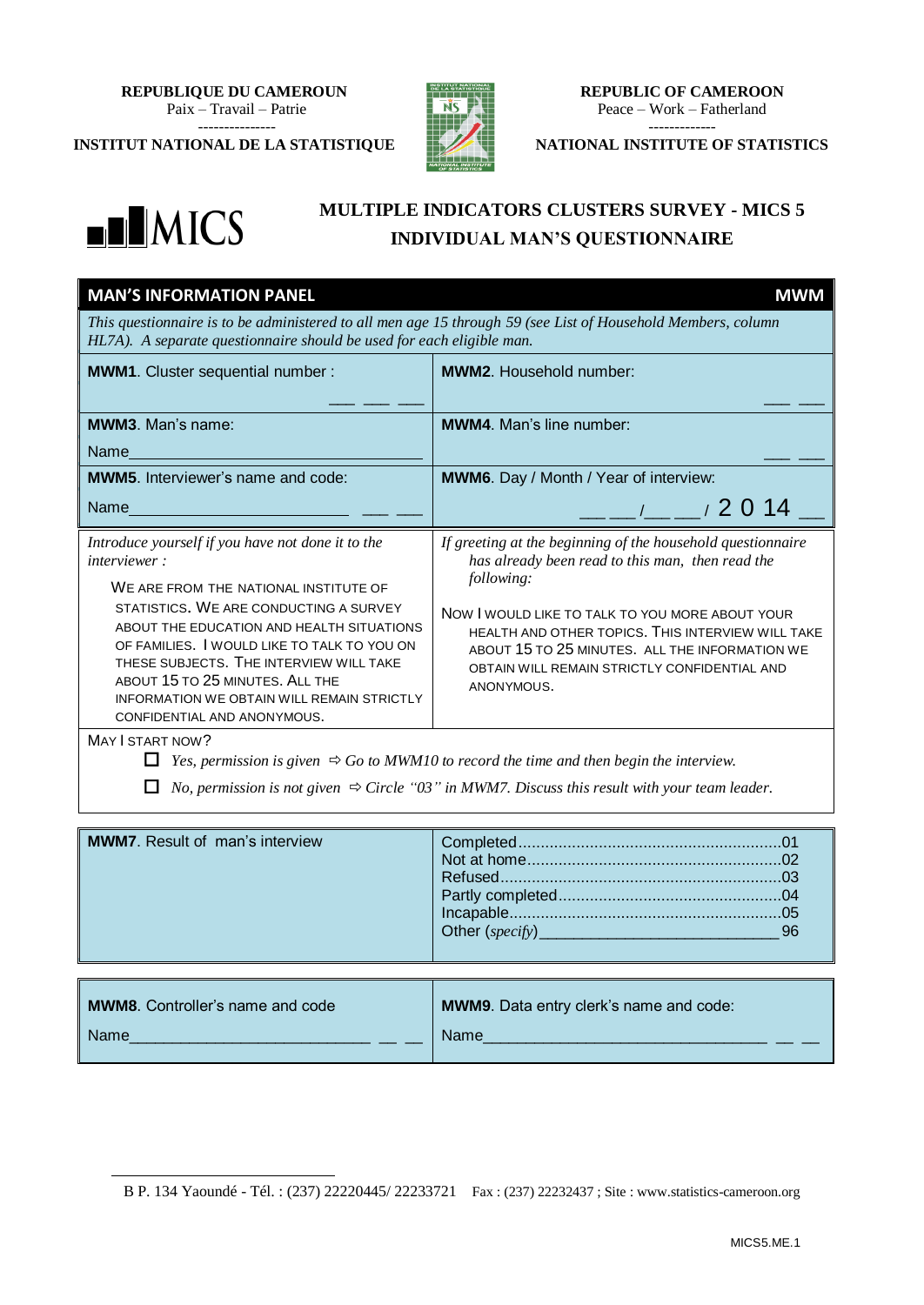| <b>MWM10.</b> Record the time.    |                                                                                                                                                                                                                           |                                                                                                                                                                                                                                                                                                                                     |                                                                                                                                                                                                                                                                                       |                            |
|-----------------------------------|---------------------------------------------------------------------------------------------------------------------------------------------------------------------------------------------------------------------------|-------------------------------------------------------------------------------------------------------------------------------------------------------------------------------------------------------------------------------------------------------------------------------------------------------------------------------------|---------------------------------------------------------------------------------------------------------------------------------------------------------------------------------------------------------------------------------------------------------------------------------------|----------------------------|
| <b>MAN'S BACKGROUND</b>           |                                                                                                                                                                                                                           |                                                                                                                                                                                                                                                                                                                                     |                                                                                                                                                                                                                                                                                       | <b>MWB</b>                 |
| BORN?                             | <b>MWB1.</b> IN WHAT MONTH AND YEAR WERE YOU                                                                                                                                                                              | Date of birth                                                                                                                                                                                                                                                                                                                       |                                                                                                                                                                                                                                                                                       |                            |
| <b>MWB2. HOW OLD ARE YOU?</b>     |                                                                                                                                                                                                                           |                                                                                                                                                                                                                                                                                                                                     |                                                                                                                                                                                                                                                                                       |                            |
| BIRTHDAY?                         | Probe: HOW OLD WERE YOU AT YOUR LAST                                                                                                                                                                                      |                                                                                                                                                                                                                                                                                                                                     |                                                                                                                                                                                                                                                                                       |                            |
| inconsistent.                     | Compare and correct MWB1 and/or MWB2 if                                                                                                                                                                                   |                                                                                                                                                                                                                                                                                                                                     |                                                                                                                                                                                                                                                                                       |                            |
|                                   | <b>MWB3.</b> HAVE YOU EVER ATTENDED SCHOOL OR<br>PRESCHOOL/NURSERY SCHOOL?                                                                                                                                                |                                                                                                                                                                                                                                                                                                                                     |                                                                                                                                                                                                                                                                                       | 2⇔MWB7                     |
| YOU ATTENDED?                     | <b>MWB4.</b> WHAT IS THE HIGHEST LEVEL OF SCHOOL                                                                                                                                                                          |                                                                                                                                                                                                                                                                                                                                     |                                                                                                                                                                                                                                                                                       | 0⇒MWB7                     |
| $x$ , enter " $x0$ ".             | <b>MWB5.</b> WHAT IS THE HIGHEST GRADE/CLASS YOU<br>COMPLETED AT THAT LEVEL?<br>If the first grade/class is not completed at level                                                                                        |                                                                                                                                                                                                                                                                                                                                     |                                                                                                                                                                                                                                                                                       |                            |
| <b>CODES MWB5</b>                 |                                                                                                                                                                                                                           |                                                                                                                                                                                                                                                                                                                                     |                                                                                                                                                                                                                                                                                       |                            |
| LEVEL<br><b>GRADE/CLASS</b>       | PRIMARY (LEVEL=1)<br>SIL/Class1<br>$\equiv$<br>11<br>CP/Class2<br>12<br>$=$ 100 $-$<br>CE1/Class3<br>13<br>$\mathbf{r} = \mathbf{r}$<br>CE2/Class4<br>14<br>$=$<br>CM1/Class5<br>15<br>$=$<br>$CM2/Class6/Class7 =$<br>16 | SECONDARY (LEVEL=2)<br>$6^{\text{eme}}/1^{\text{ere}}$ A/Form1 =<br>21<br>$5^{\text{eme}}/2^{\text{eme}}$ A/Form2 =<br>22<br>$4^{\text{eme}}/3^{\text{eme}}$ A/Form3 =<br>23<br>$3^{\text{eme}}/4^{\text{eme}}$ A/Form4 =<br>24<br>$2^{nde}$ G ou T/Form5 =<br>25<br>$1ère$ G ou T/Lower6 =<br>26<br>$T^{le}$ G ou T/Upper7 =<br>27 | HIGHER EDUCATION (LEVEL=3)<br>$74$ année/1 <sup>st</sup> year =<br>2 <sup>4m</sup> année/2 <sup>nd</sup> year =<br>3 <sup>4m</sup> année/3 <sup>rd</sup> year =<br>4 <sup>4m</sup> année/4 <sup>th</sup> year =<br>5 <sup>ème</sup> année ou plus/5 <sup>th</sup> year<br>or more $=$ | 31<br>32<br>33<br>34<br>35 |
| MWB6. Check MWB4:                 |                                                                                                                                                                                                                           |                                                                                                                                                                                                                                                                                                                                     |                                                                                                                                                                                                                                                                                       |                            |
|                                   | $\Box$ Secondary or higher (MWB4 = 2 or 3) $\Rightarrow$ Go to Next Module.                                                                                                                                               |                                                                                                                                                                                                                                                                                                                                     |                                                                                                                                                                                                                                                                                       |                            |
|                                   | Primary (MWB4 = 1) $\Rightarrow$ Continue with MWB7.                                                                                                                                                                      |                                                                                                                                                                                                                                                                                                                                     |                                                                                                                                                                                                                                                                                       |                            |
| SENTENCE TO ME.<br>insist:<br>ME? | <b>MWB7.</b> NOW I WOULD LIKE YOU TO READ THIS<br>Show sentence on the card to the respondent.<br>If respondent cannot read whole sentence,<br>CAN YOU READ PART OF THE SENTENCE TO                                       | Able to read only parts of sentence 2<br>Able to read whole sentence  3<br>No sentence in                                                                                                                                                                                                                                           |                                                                                                                                                                                                                                                                                       |                            |
|                                   |                                                                                                                                                                                                                           |                                                                                                                                                                                                                                                                                                                                     |                                                                                                                                                                                                                                                                                       |                            |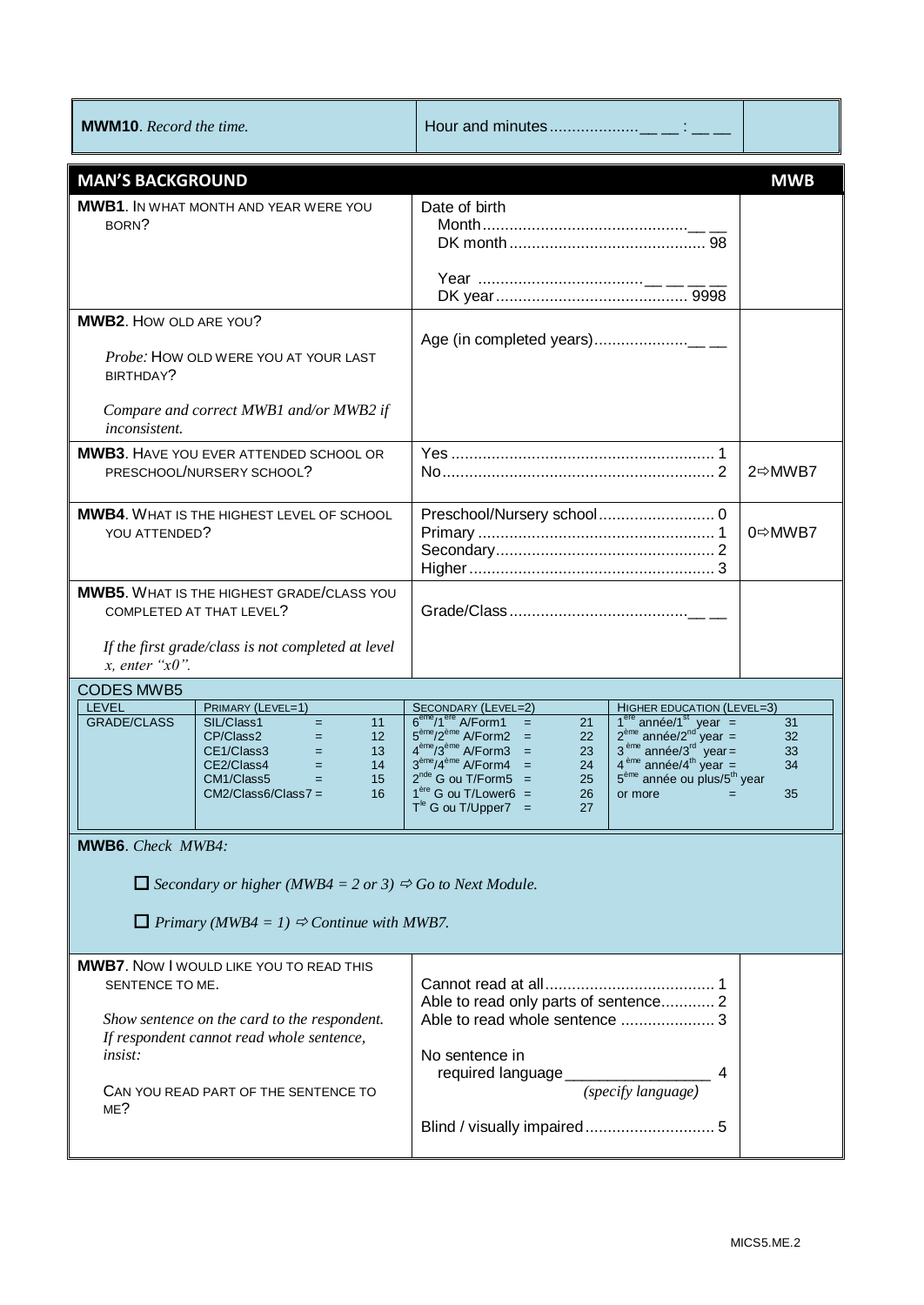| ACCESS TO MASS MEDIA AND USE OF INFORMATION/COMMUNICATION TECHNOLOGY                                                                                                            |                                                                                                                                                                                                                                                  | <b>MMT</b>                     |
|---------------------------------------------------------------------------------------------------------------------------------------------------------------------------------|--------------------------------------------------------------------------------------------------------------------------------------------------------------------------------------------------------------------------------------------------|--------------------------------|
| <b>MMT1.</b> Check MWB7:                                                                                                                                                        |                                                                                                                                                                                                                                                  |                                |
|                                                                                                                                                                                 | $\Box$ Question left blank (Respondent has secondary or higher education) $\Rightarrow$ Continue with MMT2.                                                                                                                                      |                                |
|                                                                                                                                                                                 | $\Box$ Able to read or no sentence in required language (MWB7 = 2, 3 or 4) $\Rightarrow$ Continue with MMT2.                                                                                                                                     |                                |
| $\Box$ Cannot read at all or blind/visually impaired (MWB7 = 1 or 5) $\Rightarrow$ Go to MMT3.                                                                                  |                                                                                                                                                                                                                                                  |                                |
| <b>MMT2.</b> How OFTEN DO YOU READ A NEWSPAPER<br>OR MAGAZINE: ALMOST EVERY DAY, AT LEAST<br>ONCE A WEEK, LESS THAN ONCE A WEEK OR<br>NOT AT ALL?                               |                                                                                                                                                                                                                                                  |                                |
| <b>MMT3.</b> DO YOU LISTEN TO THE RADIO ALMOST<br>EVERY DAY, AT LEAST ONCE A WEEK, LESS<br>THAN ONCE A WEEK OR NOT AT ALL?                                                      | Less than once a week                                                                                                                                                                                                                            |                                |
| MMT4. HOW OFTEN DO YOU WATCH TELEVISION:<br>WOULD YOU SAY THAT YOU WATCH ALMOST<br>EVERY DAY, AT LEAST ONCE A WEEK, LESS<br>THAN ONCE A WEEK OR NOT AT ALL?                     | Less than once a week3                                                                                                                                                                                                                           |                                |
| <b>MMT5.</b> Check MWB2: Age of respondent?                                                                                                                                     |                                                                                                                                                                                                                                                  |                                |
| $\Box$ Age 15-24 $\Rightarrow$ Continue with MMT6.                                                                                                                              |                                                                                                                                                                                                                                                  |                                |
| $\Box$ Age 25-59 $\Rightarrow$ Go to Next Module.                                                                                                                               |                                                                                                                                                                                                                                                  |                                |
| <b>MMT6.</b> HAVE YOU EVER USED A COMPUTER?                                                                                                                                     |                                                                                                                                                                                                                                                  | 2⇔MMT9                         |
| <b>MMT7.</b> HAVE YOU USED A COMPUTER FROM ANY<br>LOCATION IN THE LAST 12 MONTHS?                                                                                               |                                                                                                                                                                                                                                                  | 2⇔MMT9                         |
| <b>MMT8.</b> DURING THE LAST ONE MONTH HOW<br>OFTEN DID YOU USE A COMPUTER: ALMOST<br>EVERY DAY, AT LEAST ONCE A WEEK, LESS<br>THAN ONCE A WEEK OR NOT AT ALL?                  | Less than once a week3                                                                                                                                                                                                                           |                                |
| MMT9. HAVE YOU EVER USED THE INTERNET?                                                                                                                                          |                                                                                                                                                                                                                                                  | $2 \Rightarrow$ Next<br>Module |
| MMT10. IN THE LAST 12 MONTHS, HAVE YOU USED<br>THE INTERNET?<br>If necessary, probe for use of internet from any<br>location, with any device.                                  |                                                                                                                                                                                                                                                  | $2 \Rightarrow$ Next<br>Module |
| <b>MMT10A.</b> WHERE DID YOU USE THE INTERNET IN<br>THE LAST 12 MONTHS?<br>ANY OTHER PLACE?<br>Circle the codes corresponding to the different<br>places listed of Internet use | At somebody else's residence  D<br>At cybercafé/Commercial structure with<br>At a community installation with Internet<br>access (community telecentre, etc.)  F<br>Anywhere else via a mobile phone G<br>Anywhere else via other mobile devices |                                |
| <b>MMT11.</b> DURING THE LAST ONE MONTH, HOW<br>OFTEN DID YOU USE THE INTERNET: ALMOST<br>EVERY DAY, AT LEAST ONCE A WEEK, LESS<br>THAN ONCE A WEEK OR NOT AT ALL?              |                                                                                                                                                                                                                                                  |                                |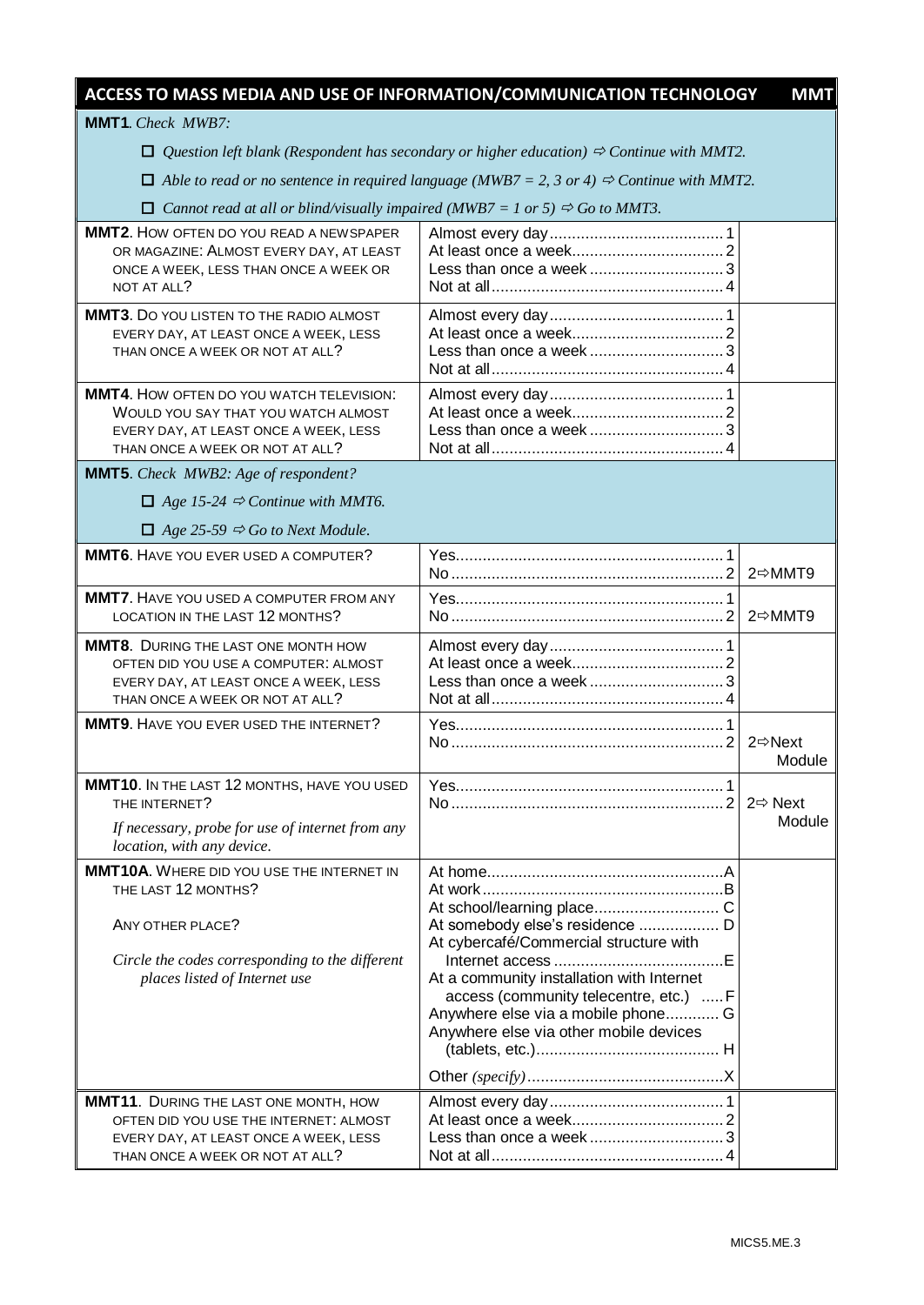| <b>FERTILITY</b>                                                                                                                                                     | <b>MCM</b> |
|----------------------------------------------------------------------------------------------------------------------------------------------------------------------|------------|
| <b>MCM1.</b> Now I would like to ASK ABOUT ALL THE<br>CHILDREN YOU HAVE HAD IN YOUR LIFE, I AM<br>INTERESTED IN ALL OF THE CHILDREN THAT                             | 2⇔MCM8     |
| ARE BIOLOGICALLY YOURS, EVEN IF THEY ARE<br>NOT LEGALLY YOURS OR DO NOT HAVE YOUR<br>LAST NAME.                                                                      | 8⇔MCM8     |
| HAVE YOU EVER FATHERED ANY CHILDREN<br>WITH ANY WOMAN?                                                                                                               |            |
| <b>MCM3.</b> HOW OLD WERE YOU WHEN YOUR FIRST<br>CHILD WAS BORN?                                                                                                     |            |
| <b>MCM4.</b> Do you have any sons or DAUGHTERS<br>THAT YOU HAVE FATHERED WHO ARE NOW<br>LIVING WITH YOU?                                                             | 2⇔MCM6     |
| <b>MCM5.</b> HOW MANY SONS LIVE WITH YOU?                                                                                                                            |            |
| HOW MANY DAUGHTERS LIVE WITH YOU?                                                                                                                                    |            |
| If none, record "00".                                                                                                                                                |            |
| <b>MCM6.</b> Do you have any sons or daughters<br>THAT YOU HAVE FATHERED WHO ARE ALIVE<br>BUT DO NOT LIVE WITH YOU?                                                  | 2⇔MCM8     |
| <b>MCM7.</b> HOW MANY SONS ARE ALIVE BUT DO NOT<br>LIVE WITH YOU?                                                                                                    |            |
| HOW MANY DAUGHTERS ARE ALIVE BUT DO<br>NOT LIVE WITH YOU?                                                                                                            |            |
| If none, record '00'.                                                                                                                                                |            |
| <b>MCM8.</b> HAVE YOU EVER FATHERED A SON OR<br>DAUGHTER WHO WAS BORN ALIVE BUT LATER<br>DIED?                                                                       | 2 ☆MCM10   |
| If "No" probe by asking:<br>I MEAN, A CHILD WHO EVER BREATHED OR<br>CRIED OR SHOWED OTHER SIGNS OF LIFE -<br>EVEN IF HE OR SHE LIVED ONLY A FEW<br>MINUTES OR HOURS? |            |
| <b>MCM9.</b> HOW MANY BOYS HAVE DIED?                                                                                                                                |            |
| HOW MANY GIRLS HAVE DIED?                                                                                                                                            |            |
| If none, record '00'.                                                                                                                                                |            |
| MCM10. Sum answers to MCM5, MCM7,<br>and MCM9.                                                                                                                       |            |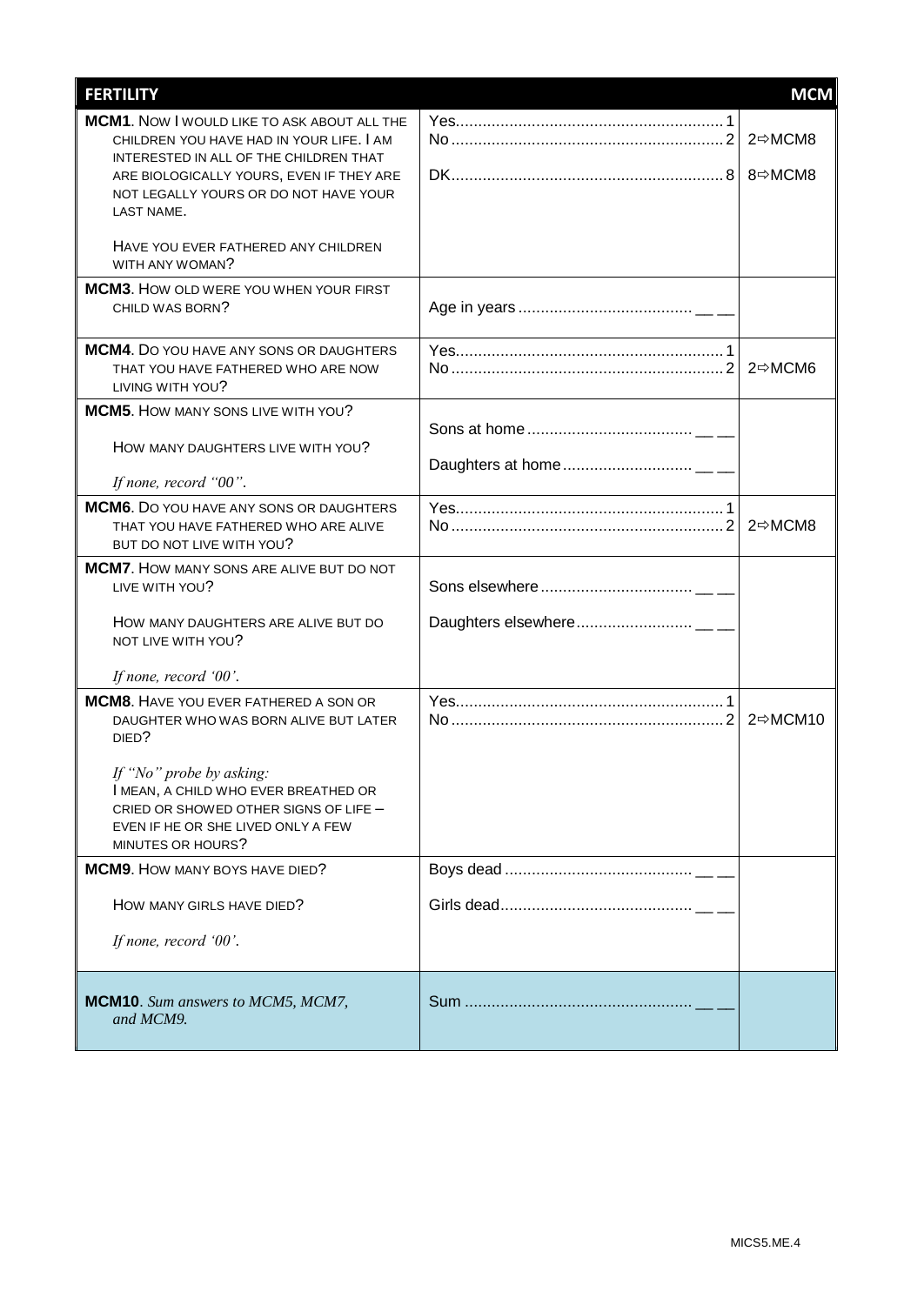| MCM11. JUST TO MAKE SURE THAT I HAVE UNDERSTOOD YOU WELL, YOU HAVE FATHERED IN TOTAL (total number in |
|-------------------------------------------------------------------------------------------------------|
| $MCM10$ ) LIVE BIRTHS DURING YOUR LIFE. IS THIS CORRECT?                                              |
|                                                                                                       |

*Yes. Check below:*

 $\Box$  *No live births*  $\Rightarrow$  *Go to Next Module.* 

 $\Box$  One or more live births  $\Rightarrow$  Continue with MCM11A.

 $\Box$  *No*  $\Rightarrow$  *Check responses to MCM1-MCM10 and make corrections if necessary.* 

| <b>MCM11A.</b> DID ALL THE CHILDREN YOU HAVE<br>FATHERED HAVE THE SAME BIOLOGICAL<br>MOTHER?                                 |                    | 1⇔MCM12 |
|------------------------------------------------------------------------------------------------------------------------------|--------------------|---------|
| <b>MCM11B.</b> IN ALL, HOW MANY WOMEN HAVE YOU<br>FATHERED CHILDREN WITH?                                                    |                    |         |
| <b>MCM12.</b> OF THESE (total number in MCM10)                                                                               | Date of last birth |         |
| BIRTHS YOU HAVE FATHERED, WHEN WAS THE<br>LAST ONE BORN (EVEN IF HE OR SHE HAS<br>DIED)?<br>Month and year must be recorded. |                    |         |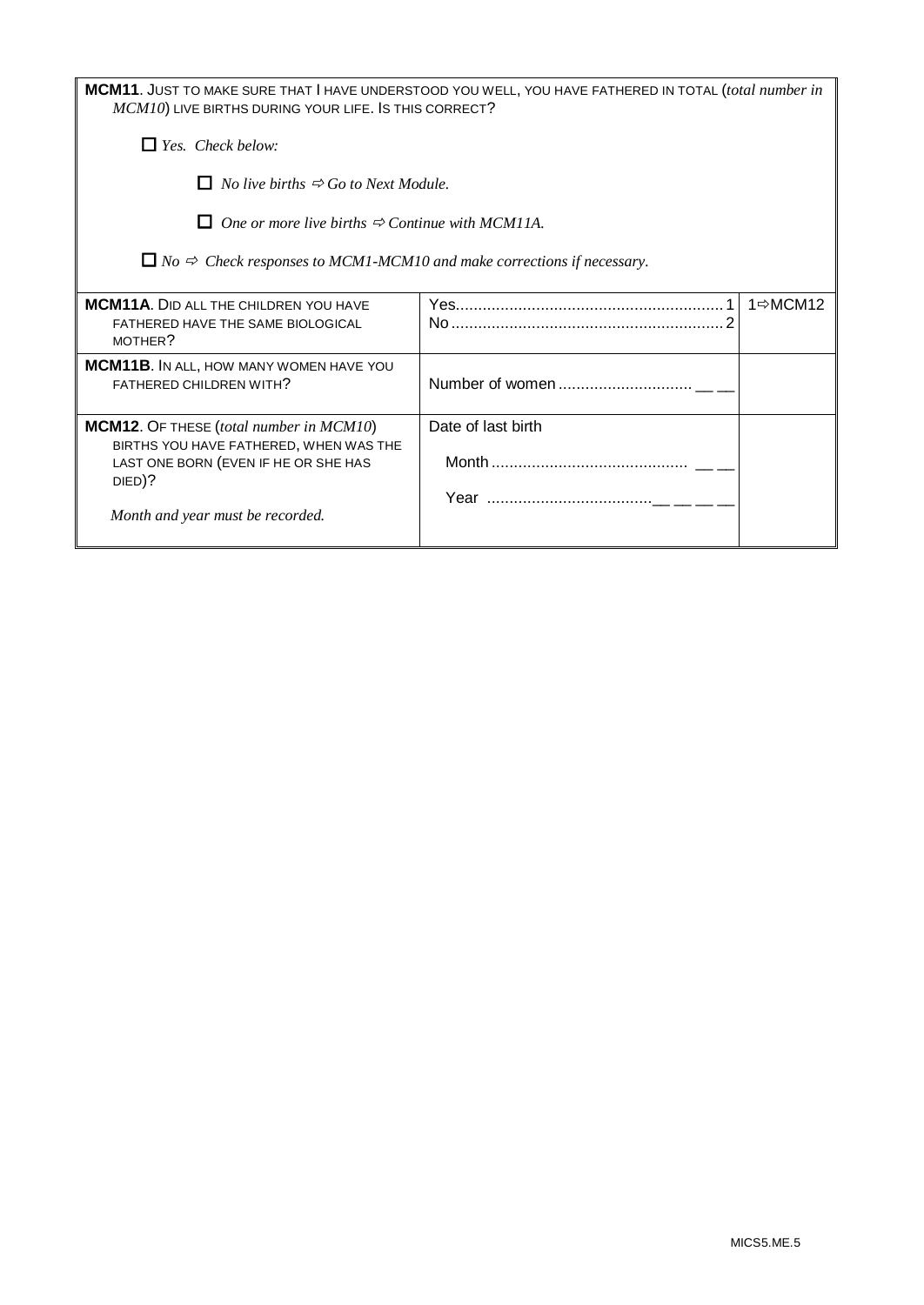| <b>MARRIAGE/UNION</b>                                                                                                         |                          | <b>MMA</b>                                    |
|-------------------------------------------------------------------------------------------------------------------------------|--------------------------|-----------------------------------------------|
| <b>MMA1.</b> ARE YOU CURRENTLY MARRIED OR LIVING<br>TOGETHER WITH A WOMAN AS IF MARRIED?                                      |                          | 3⇔MMA5                                        |
| MMA3. Do you have OTHER WIVES OR DO YOU<br>LIVE WITH OTHER WOMEN AS IF MARRIED?                                               |                          | 2⇔MMA7                                        |
| MMA4. HOW MANY OTHER WIVES OR PARTNERS DO<br>YOU HAVE?                                                                        |                          | <b>⇒MMA8B</b>                                 |
| <b>MMA5.</b> HAVE YOU EVER BEEN MARRIED OR LIVED<br>TOGETHER WITH A WOMAN AS IF MARRIED?                                      | Yes, lived with a woman2 | 3 <del></del> Next<br>Module                  |
| MMA5A. WERE YOU MARRIED OR DID YOU LIVE<br>TOGETHER WITH A WOMAN AS IF YOU WERE<br>MARRIED DURING THE LAST 12 MONTHS          |                          |                                               |
| <b>MMA6.</b> WHAT IS YOUR MARITAL STATUS NOW: ARE<br>YOU WIDOWED, DIVORCED OR SEPARATED?                                      |                          |                                               |
| <b>MMA7.</b> HAVE YOU BEEN MARRIED OR LIVED WITH A<br>WOMAN ONLY ONCE OR MORE THAN ONCE?                                      |                          | 1 <sup>⇔</sup> MMA8A<br>$2 \Rightarrow$ MMA8B |
| <b>MMA8A.</b> IN WHAT MONTH AND YEAR DID YOU<br>MARRY OR START LIVING WITH A WOMAN AS IF<br>MARRIED?                          | Date of (first) marriage |                                               |
| <b>MMA8B.</b> IN WHAT MONTH AND YEAR DID YOU FIRST<br>MARRY OR START LIVING WITH A WOMAN FOR<br>THE FIRST TIME AS IF MARRIED? |                          | $\Rightarrow$ Next<br>Module                  |
| <b>MMA9.</b> HOW OLD WERE YOU WHEN YOU FIRST<br>STARTED LIVING WITH YOUR (FIRST)<br>WIFE/PARTNER?                             |                          |                                               |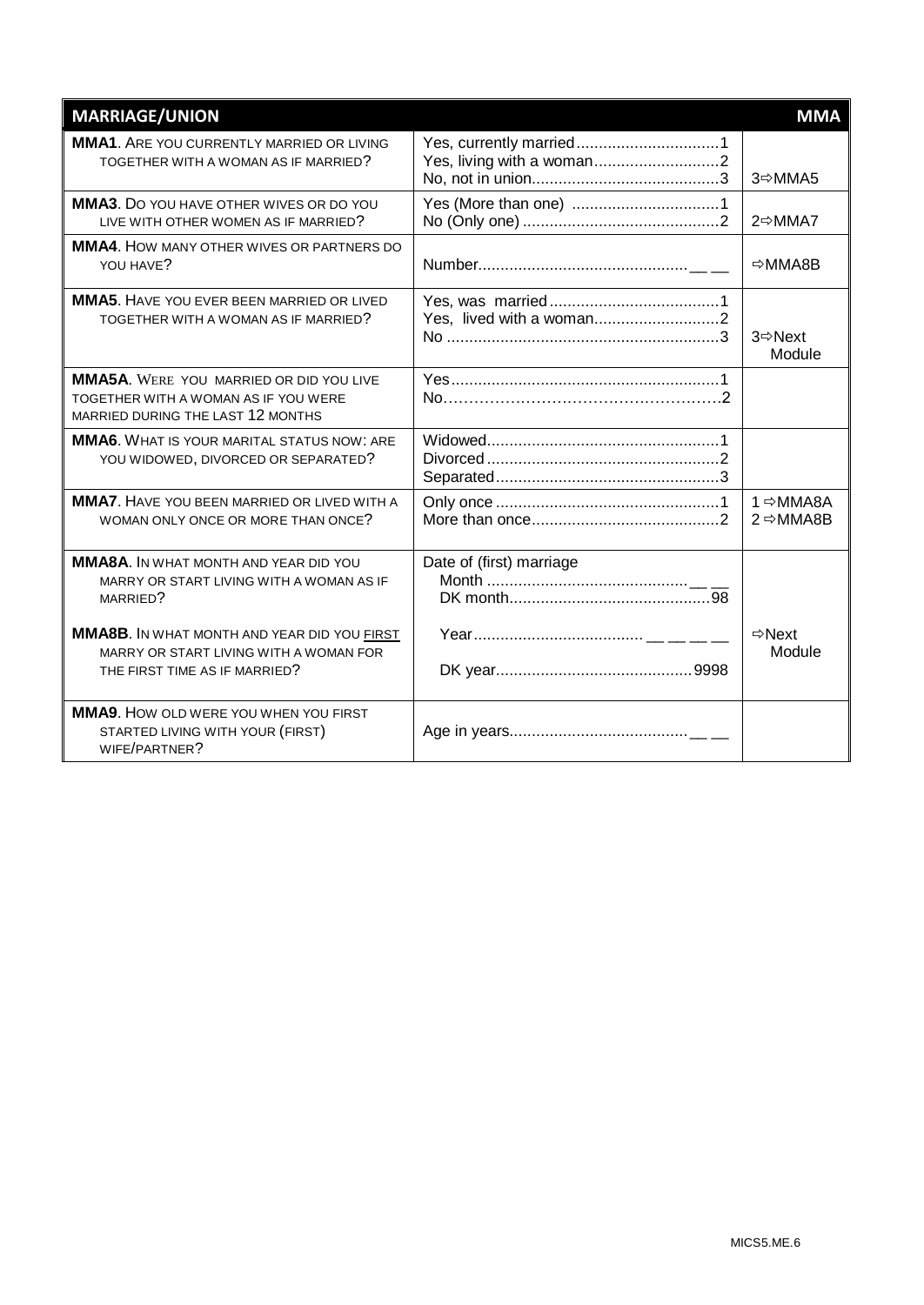| ATTITUDES AND PRACTICES TOWARD DOMESTIC VIOLENCE                                                                                                                                                     |                                                           | <b>MDV</b>     |     |  |
|------------------------------------------------------------------------------------------------------------------------------------------------------------------------------------------------------|-----------------------------------------------------------|----------------|-----|--|
| Check for the presence of others. Before continuing, ensure privacy                                                                                                                                  |                                                           |                |     |  |
| <b>MDV1.</b> SOMETIMES A HUSBAND IS ANNOYED OR ANGERED BY<br>THINGS THAT HIS WIFE DOES. IN YOUR OPINION, IS A HUSBAND<br>JUSTIFIED IN HITTING OR BEATING HIS WIFE IN THE FOLLOWING<br>SITUATIONS:    | Yes                                                       | No             | DK. |  |
| [A] IF SHE GOES OUT WITHOUT TELLING HIM?                                                                                                                                                             | Goes out without telling1                                 | 2              | 8   |  |
| [B] IF SHE NEGLECTS THE CHILDREN?                                                                                                                                                                    | Neglects children1                                        | 2              | 8   |  |
| [C] IF SHE ARGUES WITH HIM?                                                                                                                                                                          | Argues with him1                                          | 2              | 8   |  |
| [D] IF SHE REFUSES TO HAVE SEX WITH HIM?                                                                                                                                                             |                                                           | $\overline{2}$ | 8   |  |
| [E] IF SHE BURNS THE FOOD?                                                                                                                                                                           | Burns food1                                               | 2              | 8   |  |
| [F] IF SHE DOESN'T RESPECT HER IN-LAWS                                                                                                                                                               | Doesn't respect her in-laws1                              | $\overline{2}$ | 8   |  |
| [G] IF SHE HAS FRIENDS CONSIDERED TO BE OF POOR<br><b>CHARACTER</b>                                                                                                                                  | Has friends considered 1<br>to be of poor character       | $\overline{2}$ | 8   |  |
| [H] IF SHE DOESN'T DRESS UP AT THE HUSBAND'S<br><b>CONVENIENCE</b>                                                                                                                                   | Doesn't dress up at the 1<br>husband's convenience        | 2              | 8   |  |
| <b>MDV2.</b> Check $MMAI = 1$ or 2 ("is actually married/in union") or $MMA5A = 1$ ("Was married /in union during the last 12<br>months") circle?<br>$\Box$ Circled $\Rightarrow$ Continue with MDV3 |                                                           |                |     |  |
| $\Box$ Not Circled $\Rightarrow$ Go to Next Module                                                                                                                                                   |                                                           |                |     |  |
| MDV3. DURING THE LAST 12 MONTHS, DID IT HAPPENED OFTEN,<br>SOMETIMES OR NEVER THAT YOU DID ONE OF THE FOLLOWING<br>THINGS TO YOUR (LAST) WIFE/PARTNER :                                              |                                                           |                |     |  |
| [A] SAID OR DID SOMETHING TO HUMILIATE HER IN FRONT OF                                                                                                                                               | <b>Often Sometimes Never</b><br>Said or did something to  |                |     |  |
| OTHER PERSONS?                                                                                                                                                                                       |                                                           | 2              | 3   |  |
| [B] THREATENED TO HURT OR HARM HER OR SOMEONE CLOSE<br>TO HER ?                                                                                                                                      |                                                           | 2              | 3   |  |
| [C] INSULTED OR BELITTLLED HER ?                                                                                                                                                                     |                                                           | 2              | 3   |  |
| [D] HAVE YOU PUSHED, SHAKEN, OR HAVE YOU THROWN<br>SOMETHING AGAINST HER ?                                                                                                                           |                                                           | 2              | 3   |  |
| [E] HAVE YOU EVER SLAPPED HER ?                                                                                                                                                                      |                                                           | 2              | 3   |  |
| [F] HAVE YOU EVER TWISTED HER ARM OR PULLED HER HAIR?                                                                                                                                                | Twisted her arm or pulled her hair 1                      | 2              | 3   |  |
| [G] HAVE YOU EVER PUNCHED HER WITH YOUR FIST OR WITH<br>SOMETHING THAT CAN HURT HER ?                                                                                                                | Punched with your fist  1                                 | 2              | 3   |  |
| [H] HAVE YOU EVER KICKED OR DRAGGED HER OR BEATEN HER<br>UP $?$                                                                                                                                      | Kicked or dragged her  1                                  | 2              | 3   |  |
| [I] HAVE YOU EVER TRIED TO CHOKE OR BURN HER ON<br>PURPOSE ?                                                                                                                                         | Tried to choke or burn her 1                              | 2              | 3   |  |
| [J] HAVE YOU EVER THREATENED OR ATTACKED HER WITH A<br>KNIFE, GUN OR ANY OTHER TYPE OF WEAPON ?                                                                                                      | Threatened her with a knife 1                             | 2              | 3   |  |
| [K] HAVE YOU EVER FORCED HER PHYSICALLY TO HAVE SEXUAL<br>INTERCOURSE WITH YOU WHEN SHE DOESN'T WANT ?                                                                                               | Forced her physically to have                             | 2              | 3   |  |
| [L] HAVE YOU FORCED HER TO PERFORM ANY SEXUAL ACTS<br>THAT SHE DOESN'T WANT?                                                                                                                         | Forces her to perform sexual acts<br>hat she doesn't want | 2<br>1         | 3   |  |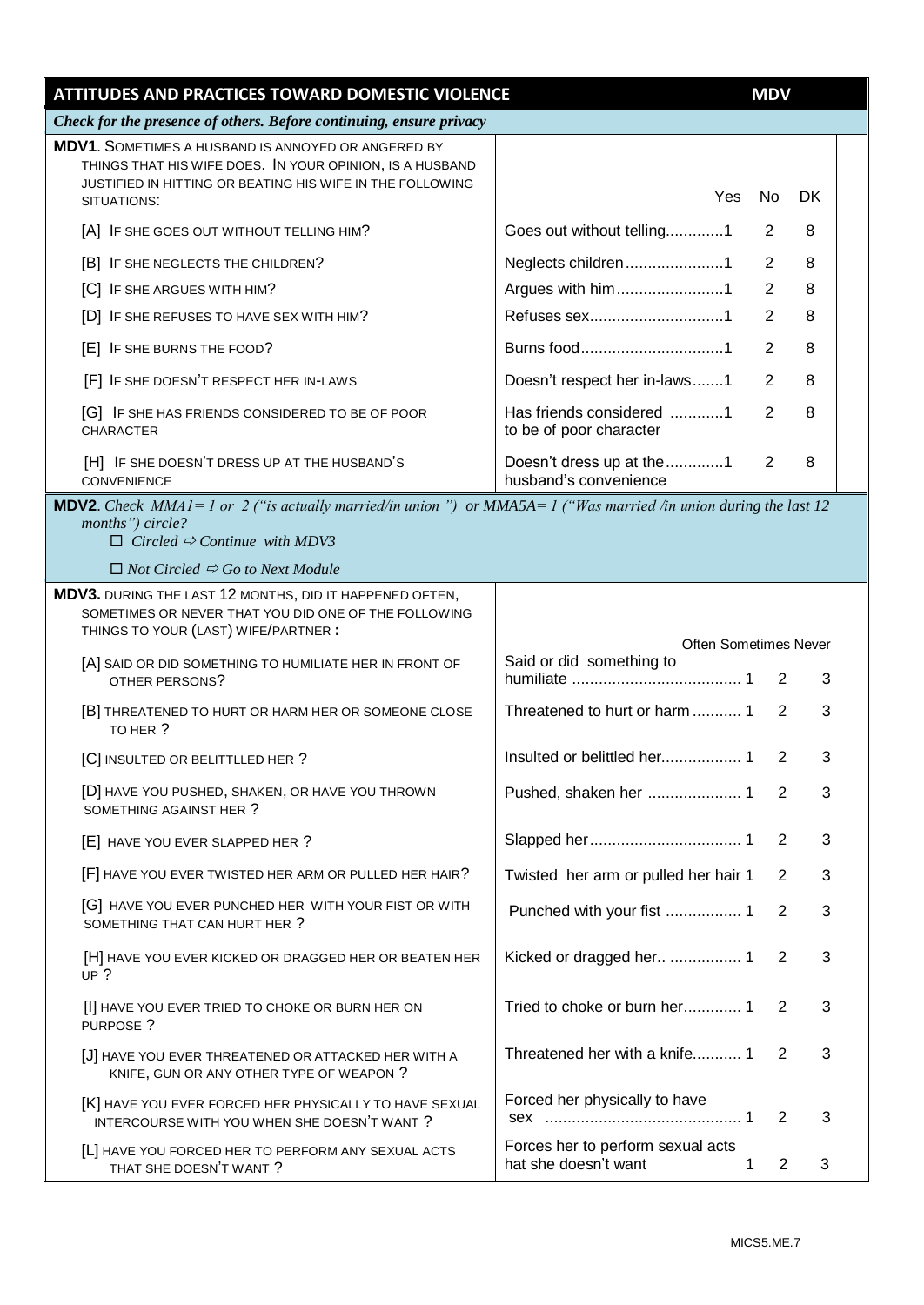| <b>SEXUAL BEHAVIOUR</b>                                                                                                                                                                                       |                                             | <b>MSB</b>        |
|---------------------------------------------------------------------------------------------------------------------------------------------------------------------------------------------------------------|---------------------------------------------|-------------------|
| Check for the presence of others. Before continuing, ensure privacy with the interviewee.                                                                                                                     |                                             |                   |
| <b>MSB1.</b> Now I would like TO ASK YOU SOME<br>QUESTIONS ABOUT SEXUAL ACTIVITY IN ORDER<br>TO GAIN A BETTER UNDERSTANDING OF SOME<br>IMPORTANT ISSUES OF LIFE.                                              |                                             | 00⇔Next<br>Module |
| THE INFORMATION YOU SUPPLY WILL REMAIN<br>STRICTLY CONFIDENTIAL.                                                                                                                                              | First time when started living with (first) |                   |
| HOW OLD WERE YOU WHEN YOU HAD SEXUAL<br>INTERCOURSE FOR THE VERY FIRST TIME?                                                                                                                                  |                                             |                   |
| <b>MSB2.</b> THE FIRST TIME YOU HAD SEXUAL<br>INTERCOURSE, WAS A CONDOM USED?                                                                                                                                 |                                             |                   |
|                                                                                                                                                                                                               |                                             |                   |
| <b>MSB3.</b> WHEN WAS THE LAST TIME YOU HAD<br>SEXUAL INTERCOURSE?                                                                                                                                            |                                             |                   |
| Record answers in days, weeks or months if less<br>than 12 months (one year).                                                                                                                                 |                                             |                   |
| If more than 12 months (one year), answer must<br>be recorded in years.                                                                                                                                       |                                             | 4⇔MSB15           |
|                                                                                                                                                                                                               |                                             |                   |
| <b>MSB4.</b> THE LAST TIME YOU HAD SEXUAL<br>INTERCOURSE, WAS A CONDOM USED?                                                                                                                                  |                                             |                   |
| <b>MSB5.</b> WHAT WAS YOUR RELATIONSHIP TO THIS<br>PERSON WITH WHOM YOU LAST HAD SEXUAL<br>INTERCOURSE?<br>Insist to ensure that the response refers to the<br>relationship at the time of sexual intercourse |                                             |                   |
| If 'girlfriend', then ask:<br>WERE YOU LIVING TOGETHER AS IF MARRIED?<br>If "yes", circle "2". If "no", circle"3".                                                                                            |                                             |                   |
| <b>MSB8.</b> HAVE YOU HAD SEXUAL INTERCOURSE<br>WITH ANY OTHER PERSON IN THE LAST 12<br>MONTHS?                                                                                                               |                                             | 2⇔MSB15           |
| <b>MSB9.</b> THE LAST TIME YOU HAD SEXUAL<br>INTERCOURSE WITH THIS OTHER PERSON, WAS<br>A CONDOM USED?                                                                                                        |                                             |                   |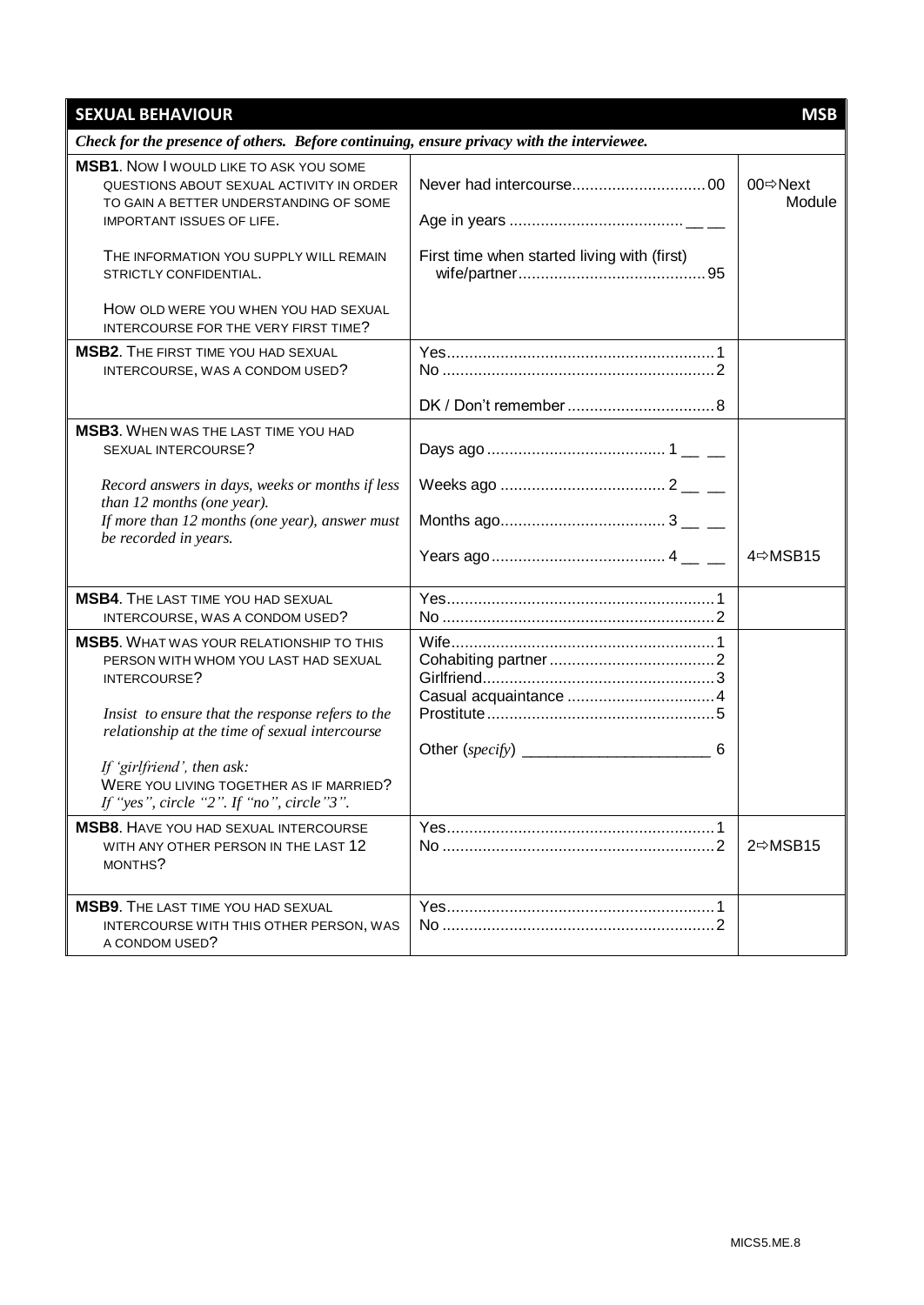| <b>MSB10.</b> WHAT WAS YOUR RELATIONSHIP WITH<br>THIS PERSON?<br>Insist to ensure that the response refers to the<br>relationship at the time of sexual intercourse<br>If 'girlfriend' then ask:<br>WERE YOU LIVING TOGETHER AS IF MARRIED?<br>If "yes", circle "2". If "no", circle" $3$ ". |                       |
|----------------------------------------------------------------------------------------------------------------------------------------------------------------------------------------------------------------------------------------------------------------------------------------------|-----------------------|
| <b>MSB13. OTHER THAN THESE TWO PERSONS, HAVE</b><br>YOU HAD SEXUAL INTERCOURSE WITH ANY<br>OTHER PERSON IN THE LAST 12 MONTHS?                                                                                                                                                               | $2 \Rightarrow MSB15$ |
| <b>MSB14.</b> IN TOTAL, WITH HOW MANY DIFFERENT<br>PEOPLE HAVE YOU HAD SEXUAL INTERCOURSE<br>IN THE LAST 12 MONTHS?                                                                                                                                                                          |                       |
| <b>MSB15. IN TOTAL, WITH HOW MANY DIFFERENT</b><br>PEOPLE HAVE YOU HAD SEXUAL INTERCOURSE<br>IN YOUR LIFETIME?<br>If a non-numeric answer is given, insist to get<br>an estimate.<br>If number of partners is 95 or more, write '95'.                                                        |                       |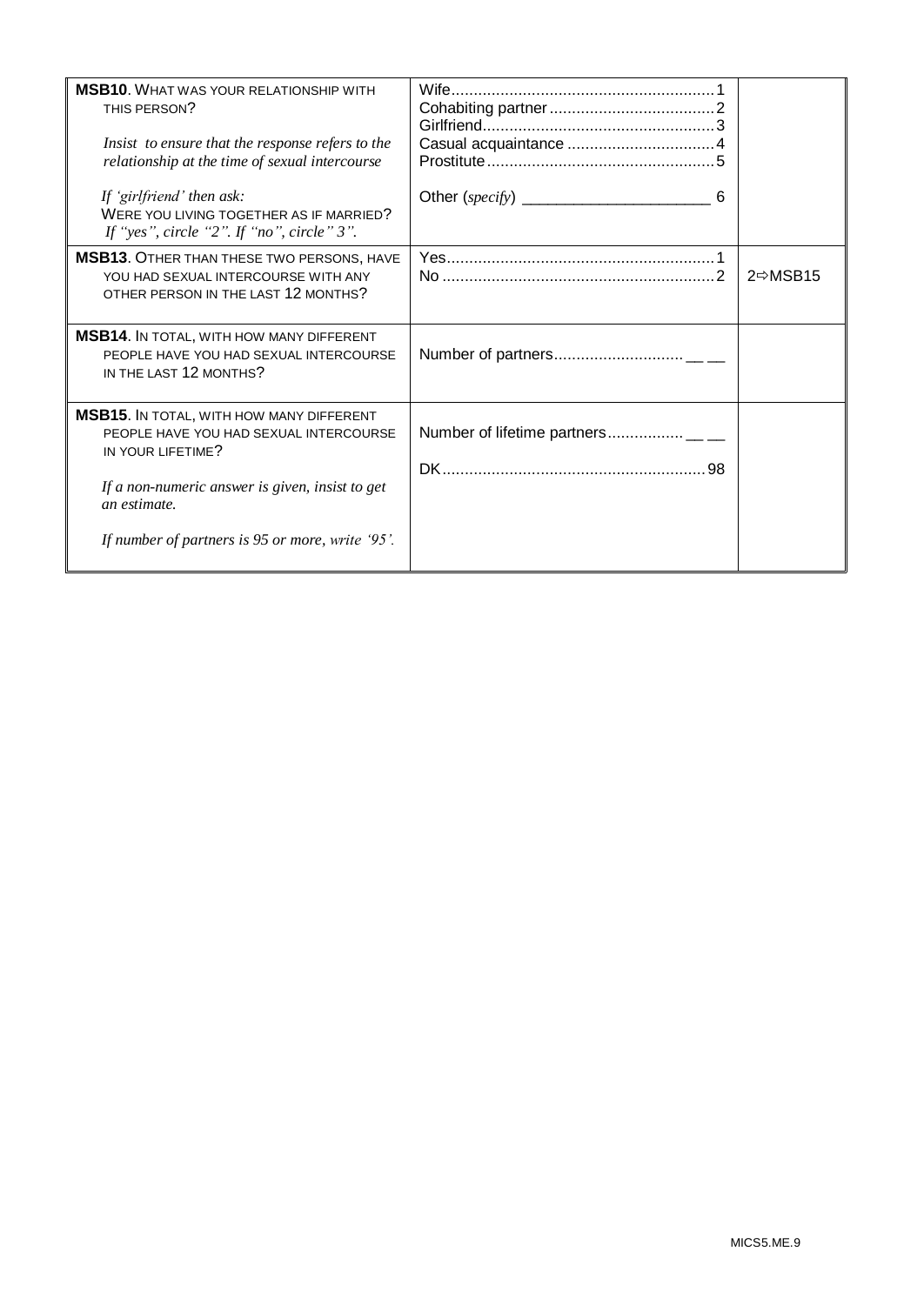| <b>HIV/AIDS</b>                                                                          |                           | <b>MHA</b> |
|------------------------------------------------------------------------------------------|---------------------------|------------|
| <b>MHA1.</b> Now I would LIKE TO TALK WITH YOU                                           |                           |            |
| ABOUT SOMETHING ELSE.<br>HAVE YOU EVER HEARD OF AN ILLNESS                               |                           |            |
| CALLED AIDS?                                                                             |                           | Module     |
| <b>MHA2.</b> CAN PEOPLE REDUCE THEIR CHANCE OF                                           |                           |            |
| GETTING THE AIDS VIRUS BY HAVING JUST<br>ONE UNINFECTED SEX PARTNER WHO HAS NO           |                           |            |
| OTHER SEX PARTNERS?                                                                      |                           |            |
| <b>MHA3.</b> CAN PEOPLE GET THE AIDS VIRUS                                               |                           |            |
| THROUGH WITCHCRAFT OR OTHER<br>SUPERNATURAL MEANS?                                       |                           |            |
|                                                                                          |                           |            |
| <b>MHA4.</b> CAN PEOPLE REDUCE THEIR CHANCE OF                                           |                           |            |
| GETTING THE AIDS VIRUS BY USING A<br>CONDOM EVERY TIME THEY HAVE SEX?                    |                           |            |
|                                                                                          |                           |            |
| <b>MHA5.</b> CAN PEOPLE GET THE AIDS VIRUS FROM                                          |                           |            |
| MOSQUITO BITES?                                                                          |                           |            |
|                                                                                          |                           |            |
| <b>MHA6.</b> CAN PEOPLE GET THE AIDS VIRUS BY                                            |                           |            |
| SHARING FOOD WITH A PERSON WHO HAS<br>THE AIDS VIRUS?                                    |                           |            |
|                                                                                          |                           |            |
| <b>MHA7.</b> IS IT POSSIBLE FOR A HEALTHY-LOOKING                                        |                           |            |
| PERSON TO HAVE THE AIDS VIRUS?                                                           |                           |            |
|                                                                                          |                           |            |
| <b>MHA8.</b> CAN THE VIRUS THAT CAUSES AIDS BE<br>TRANSMITTED FROM A MOTHER TO HER       |                           |            |
| BABY:                                                                                    |                           |            |
|                                                                                          | Yes No DK                 |            |
| [A] DURING PREGNANCY?                                                                    | 2<br>8<br>8               |            |
| [B] DURING DELIVERY?<br>[C] BY BREASTFEEDING?                                            | $\bf{8}$<br>2             |            |
| <b>MHA8A.</b> Check MHA8[A], [B], and $ C $ :                                            |                           |            |
| $\Box$ All 'No' or 'DK' $\Rightarrow$ Go to MHA9.                                        |                           |            |
|                                                                                          |                           |            |
| $\Box$ At least one 'yes' $\Rightarrow$ Continue with MHA8B.                             |                           |            |
| <b>MHA8B.</b> ARE THERE ANY SPECIAL DRUGS THAT<br>A DOCTOR OR A NURSE CAN GIVE TO A      |                           |            |
| WOMAN INFECTED WITH THE AIDS VIRUS TO                                                    |                           |            |
| REDUCE THE RISK OF TRANSMISSION TO THE                                                   | <b>DK</b><br>8            |            |
| BABY?                                                                                    |                           |            |
| <b>MHA9.</b> IN YOUR OPINION, IF A FEMALE TEACHER<br>HAS THE AIDS VIRUS BUT IS NOT SICK, |                           |            |
| SHOULD SHE BE ALLOWED TO CONTINUE                                                        |                           |            |
| <b>TEACHING IN SCHOOL?</b>                                                               | DK / Not sure / Depends 8 |            |
| <b>MHA10.</b> WOULD YOU BUY FRESH VEGETABLES<br>FROM A SHOPKEEPER OR VENDOR IF YOU       |                           |            |
| KNEW THAT THIS PERSON HAD THE AIDS                                                       |                           |            |
| VIRUS?                                                                                   | DK / Not sure / Depends 8 |            |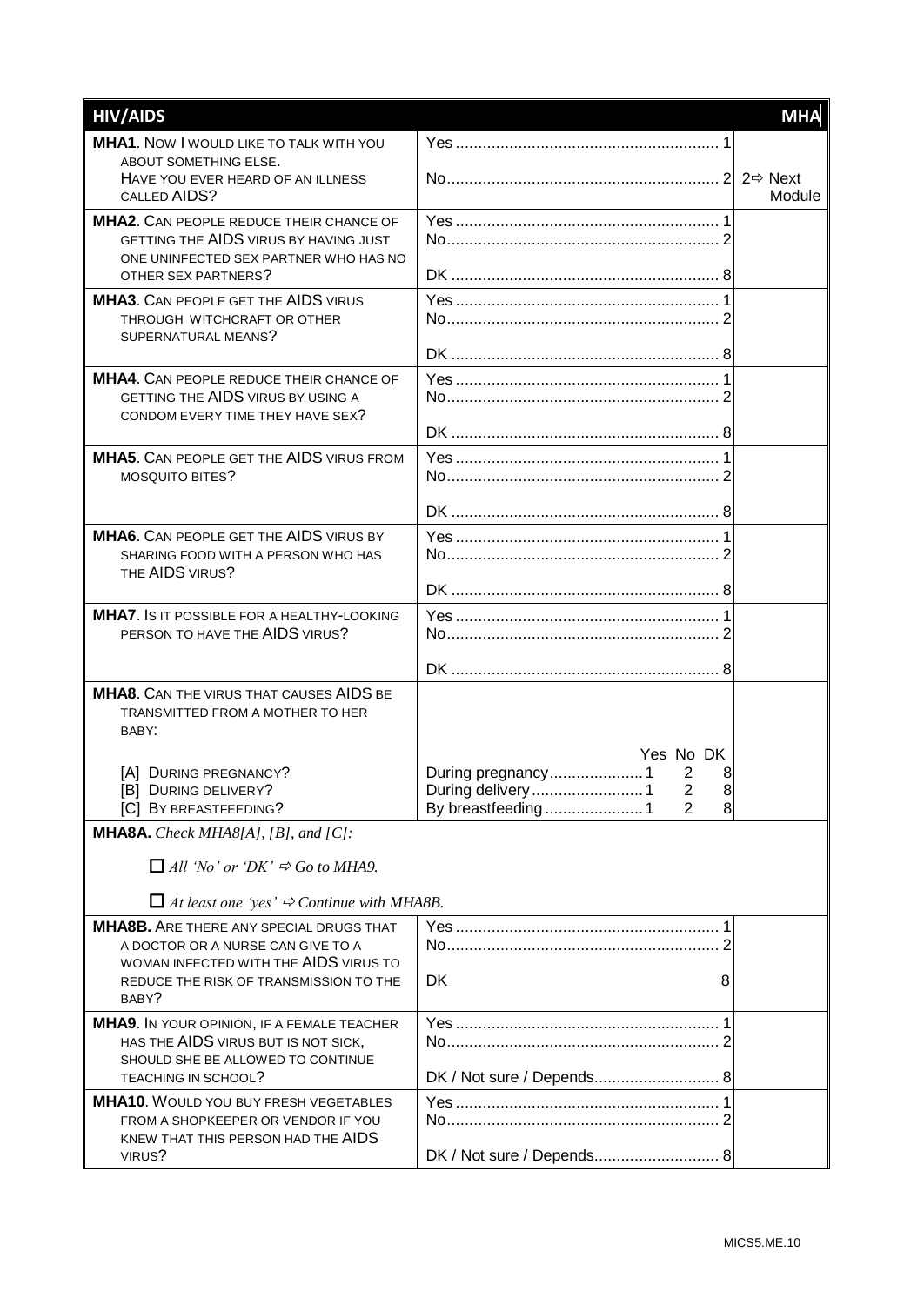| <b>MHA11. IF A MEMBER OF YOUR FAMILY GOT</b><br>INFECTED WITH THE AIDS VIRUS, WOULD<br>YOU WANT IT TO REMAIN A SECRET OR NOT?               | DK / Not sure / Depends 8 |                                                                        |
|---------------------------------------------------------------------------------------------------------------------------------------------|---------------------------|------------------------------------------------------------------------|
| <b>MHA12. IF A MEMBER OF YOUR FAMILY BECAME</b><br>SICK WITH AIDS, WOULD YOU BE WILLING TO<br>CARE FOR HER OR HIM IN YOUR OWN<br>HOUSEHOLD? | DK / Not sure / Depends 8 |                                                                        |
| MHA24. I DON'T WANT TO KNOW THE RESULTS,<br>BUT HAVE YOU EVER BEEN TESTED TO SEE IF<br>YOU HAVE THE AIDS VIRUS?                             |                           |                                                                        |
| <b>MHA25.</b> WHEN WAS THE MOST RECENT TIME<br>YOU WERE TESTED?                                                                             |                           |                                                                        |
| MHA26. I DON'T WANT TO KNOW THE RESULTS,<br>BUT DID YOU GET THE RESULTS OF THE<br>TEST?                                                     |                           | 1⇔Next<br>Module<br>$2 \Rightarrow$ Next<br>Module<br>8⇔Next<br>Module |
| <b>MHA27.</b> DO YOU KNOW OF A PLACE WHERE<br>PEOPLE CAN GO TO GET TESTED FOR THE<br><b>AIDS VIRUS?</b>                                     |                           |                                                                        |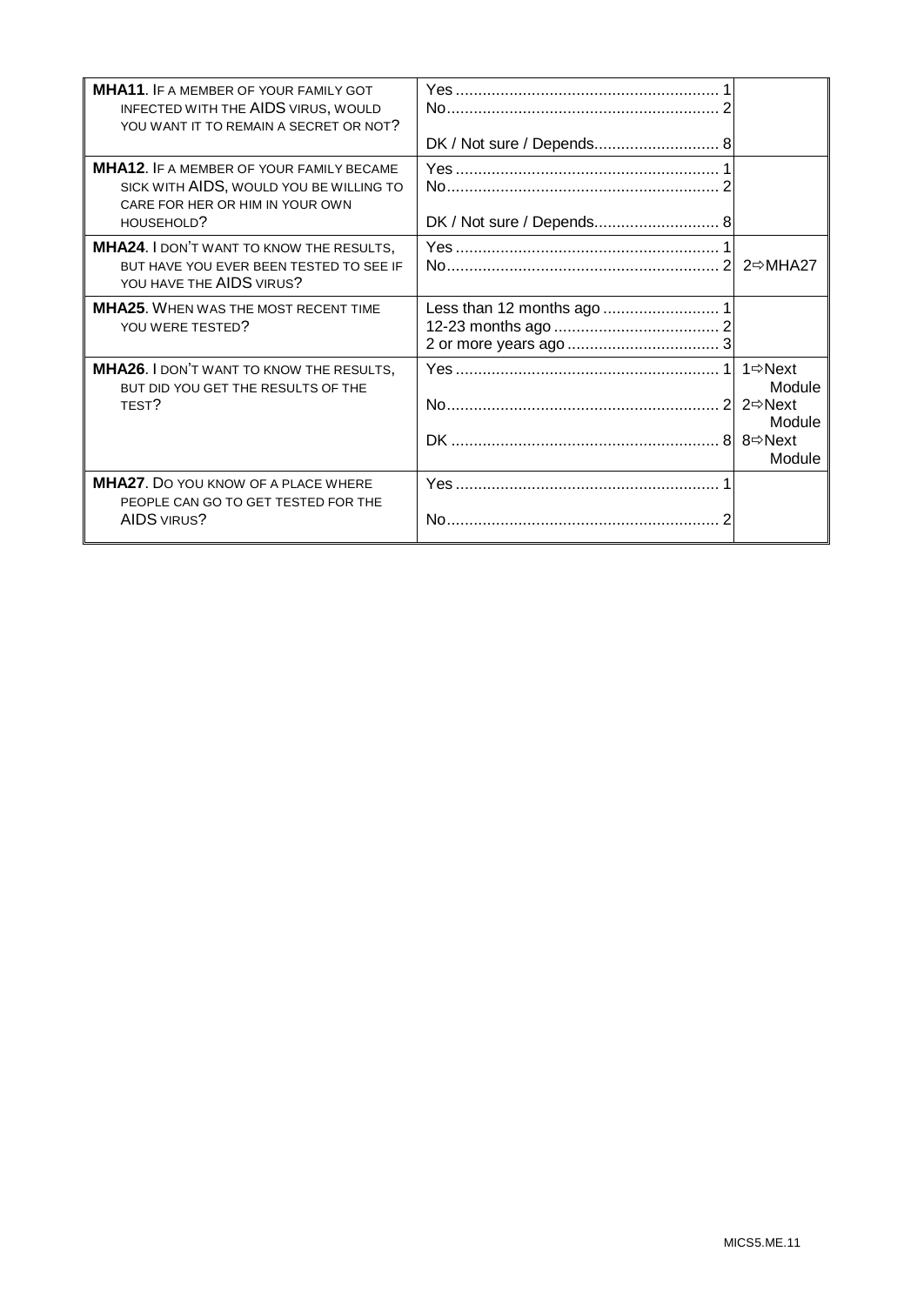| <b>TOBACCO CONSUMPTION AND EXPOSURE</b>                                                                                                  |                                                                                       | <b>MTC</b>           |
|------------------------------------------------------------------------------------------------------------------------------------------|---------------------------------------------------------------------------------------|----------------------|
| MTC1A. HAVE YOU EVER TRIED TOBACCO<br>SMOKING (CIGARETTE OR ANY OTHER FORM OF<br>TOBACCO), EVEN ONE OR TWO PUFFS?                        | Yes, have smoked only one or some puffs. 1<br>Yes, have smoked at least one dose or a | 3 ⇒ MTC4             |
| <b>MTC1B.</b> HOW OLD WERE YOU WHEN YOU SMOKED<br>TOBACCO FOR THE FIRST TIME?                                                            |                                                                                       |                      |
| If 10 years or more than 10 years, record the age<br>in completed years                                                                  |                                                                                       |                      |
| MTC1. DO YOU CURRENTLY SMOKE TOBACCO ON<br>A DAILY BASIS, LESS THAN DAILY OR NOT AT                                                      |                                                                                       | $1 \Rightarrow MTC3$ |
| ALL?                                                                                                                                     |                                                                                       |                      |
| Probe for the respondent to indicate frequency                                                                                           |                                                                                       | 3 ⇒ MTC2B            |
| of her tobacco use                                                                                                                       |                                                                                       | $8 \Rightarrow MTC4$ |
| MTC2A. HAVE YOU SMOKED TOBACCO DAILY IN                                                                                                  |                                                                                       | 1 ⇒ MTC3             |
| THE PAST?                                                                                                                                |                                                                                       | 2 ⇔MTC3              |
|                                                                                                                                          |                                                                                       | 8 ⇒MTC3              |
| MTC2B. IN THE PAST, HAVE YOU SMOKED                                                                                                      | Daily                                                                                 | $1 \Rightarrow MTC4$ |
| TOBACCO ON A DAILY BASIS, LESS THAN DAILY, OR<br>NOT AT ALL?                                                                             |                                                                                       | 2 ⇔MTC4              |
| If the person interviewed smoked « daily » and                                                                                           |                                                                                       | 3 $\Rightarrow$ MTC4 |
| « less than daily » in the past, circle the code<br>« daily »                                                                            |                                                                                       | 8 ⇒MTC4              |
| MTC3. ON AVERAGE, HOW MANY OF THE<br>FOLLOWING PRODUCTS DO YOU CURRENTLY                                                                 |                                                                                       | PER DAY/WEEK         |
| SMOKE EACH DAY (WEEK)? ALSO, LET ME KNOW IF<br>YOU SMOKE THE PRODUCT, BUT NOT EACH DAY<br>(WEEK).                                        | <b>B</b> Hand-rolled cigarettes? $\ldots$ $\ldots$ $\ldots$                           | PER DAY/WEEK         |
| Check MTC1. If the answer is "Daily" at                                                                                                  |                                                                                       | PER DAY/WEEK         |
| MTC1 (code 1), ask for the quantity of products<br>smoked per day. On the contrary, ask for the<br>quantity of products smoked per week. |                                                                                       | PER DAY/WEEK         |
| If the interviewee declares that he/she smokes<br>the product, but not each day/week, inscribe<br>888                                    | F. Number of water pipes (narghile)<br>sessions                                       | PER DAY/WEEK         |
| If the interviewee declares that he/she doesn't<br>smoke the product, inscribe 000                                                       |                                                                                       | PER DAY/WEEK         |
| Verify that it's about the number of cigarettes                                                                                          |                                                                                       |                      |
| MTC4. Do YOU CURRENTLY USE SMOKELESS<br>TOBACCO ON A DAILY BASIS, LESS THAN DAILY, OR                                                    |                                                                                       | 1 ⇒ MTC6             |
| NOT AT ALL?                                                                                                                              |                                                                                       | 3⇒ MTC5B             |
|                                                                                                                                          |                                                                                       | 8⇔ MTC6              |
|                                                                                                                                          |                                                                                       |                      |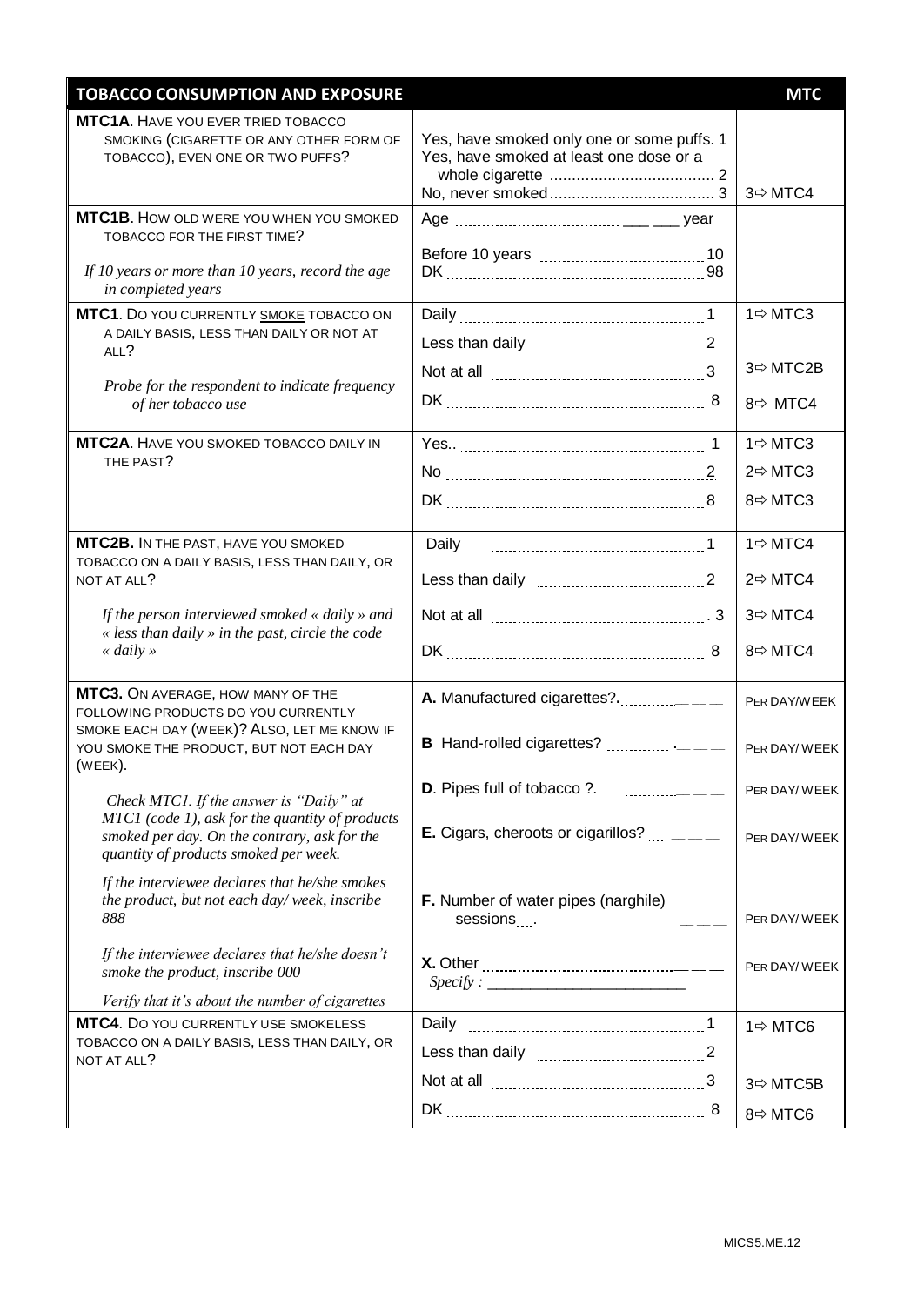| <b>MTC5A.</b> HAVE YOU USED SMOKELESS TOBACCO                                                   |                                                                                                          |   | $1 \Rightarrow MTC6$   |
|-------------------------------------------------------------------------------------------------|----------------------------------------------------------------------------------------------------------|---|------------------------|
| DAILY IN THE PAST?                                                                              | No 2                                                                                                     |   | $2 \Rightarrow MTC6$   |
|                                                                                                 |                                                                                                          |   | 8⇔ MTC6                |
|                                                                                                 |                                                                                                          |   |                        |
| <b>MTC5B.</b> IN THE PAST, HAVE YOU USED<br>SMOKELESS TOBACCO ON A DAILY BASIS, LESS            |                                                                                                          |   |                        |
| THAN DAILY, OR NOT AT ALL?                                                                      |                                                                                                          |   |                        |
| If the person interviewed used smokeless                                                        | Not at all 3                                                                                             |   |                        |
| tobacco « daily » and « less than daily » in the<br>past, circle the code « daily »             |                                                                                                          |   |                        |
| MTC6. IF SOMEONE SMOKES INSIDE YOUR HOME,                                                       |                                                                                                          |   |                        |
| AT WHICH FREQUENCY IS IT DONE? WOULD YOU                                                        |                                                                                                          |   |                        |
| SAY: DAILY, WEEKLY, MONTHLY, LESS THAN<br>MONTHLY OR NEVER?                                     |                                                                                                          |   |                        |
|                                                                                                 | Never                                                                                                    |   |                        |
|                                                                                                 |                                                                                                          |   |                        |
| <b>MTC7.</b> DO YOU CURRENTLY WORK OUTSIDE OF                                                   |                                                                                                          |   |                        |
| YOUR HOME?                                                                                      | No/Doesn't work 2                                                                                        |   | $2 \Rightarrow MTC10A$ |
|                                                                                                 |                                                                                                          |   |                        |
| <b>MTC8.</b> DO YOU USUALLY WORK INDOORS OR<br>OUTDOORS?                                        |                                                                                                          |   |                        |
|                                                                                                 | Outdoors 2                                                                                               |   | $2 \Rightarrow MTC10A$ |
|                                                                                                 |                                                                                                          |   |                        |
| MTC9 DURING THE PAST 30 DAYS, DID ANYONE                                                        |                                                                                                          |   |                        |
| SMOKE IN INDOOR AREAS WHERE YOU WORK?                                                           | No $\sim$ 2                                                                                              |   |                        |
|                                                                                                 |                                                                                                          |   |                        |
| <b>MTC10A.</b> Check MTC1 (code 1 or 2 circled ?):                                              |                                                                                                          |   |                        |
| $\Box$ currently smoking tobacco daily or less than daily $\Rightarrow$ Continue with MTC10     |                                                                                                          |   |                        |
|                                                                                                 |                                                                                                          |   |                        |
|                                                                                                 | $\Box$ not currently smoking tobacco daily or less than daily or not concerned $\Rightarrow$ Go to MTC13 |   |                        |
| MTC10. DURING THE PAST 12 MONTHS, HAVE YOU<br>TRIED TO STOP SMOKING?                            |                                                                                                          |   |                        |
|                                                                                                 | No.                                                                                                      |   |                        |
| <b>MTC11.</b> HAVE YOU VISITED A DOCTOR OR OTHER<br>HEALTH CARE PROVIDER IN THE PAST 12 MONTHS? |                                                                                                          |   |                        |
|                                                                                                 | No 22                                                                                                    |   | $2 \Rightarrow MTC13$  |
| <b>MTC12.</b> DURING ANY VISIT TO A DOCTOR OR                                                   |                                                                                                          |   |                        |
| HEALTH CARE PROVIDER IN THE PAST 12 MONTHS,<br>WERE YOU ADVISED TO STOP SMOKING TOBACCO?        | No 2                                                                                                     |   |                        |
| MTC13. IN THE LAST 30 DAYS, HAVE YOU NOTICED                                                    | Yes. 1                                                                                                   |   |                        |
| INFORMATION ABOUT THE DANGERS OF SMOKING                                                        |                                                                                                          |   |                        |
| CIGARETTES OR THAT ENCOURAGES QUITTING                                                          | No.                                                                                                      |   |                        |
| SMOKING IN NEWSPAPERS OR MAGAZINES?                                                             | Not applicable /Not concerned ___________ 7                                                              |   |                        |
| MTC14. IN THE LAST 30 DAYS, HAVE YOU NOTICED                                                    |                                                                                                          | 1 |                        |
| INFORMATION ABOUT THE DANGERS OF SMOKING                                                        | No                                                                                                       | 2 |                        |
| CIGARETTES OR THAT ENCOURAGES QUITTING<br>SMOKING ON TELEVISION?                                | Not applicable/Not concerned                                                                             | 7 |                        |
|                                                                                                 |                                                                                                          |   |                        |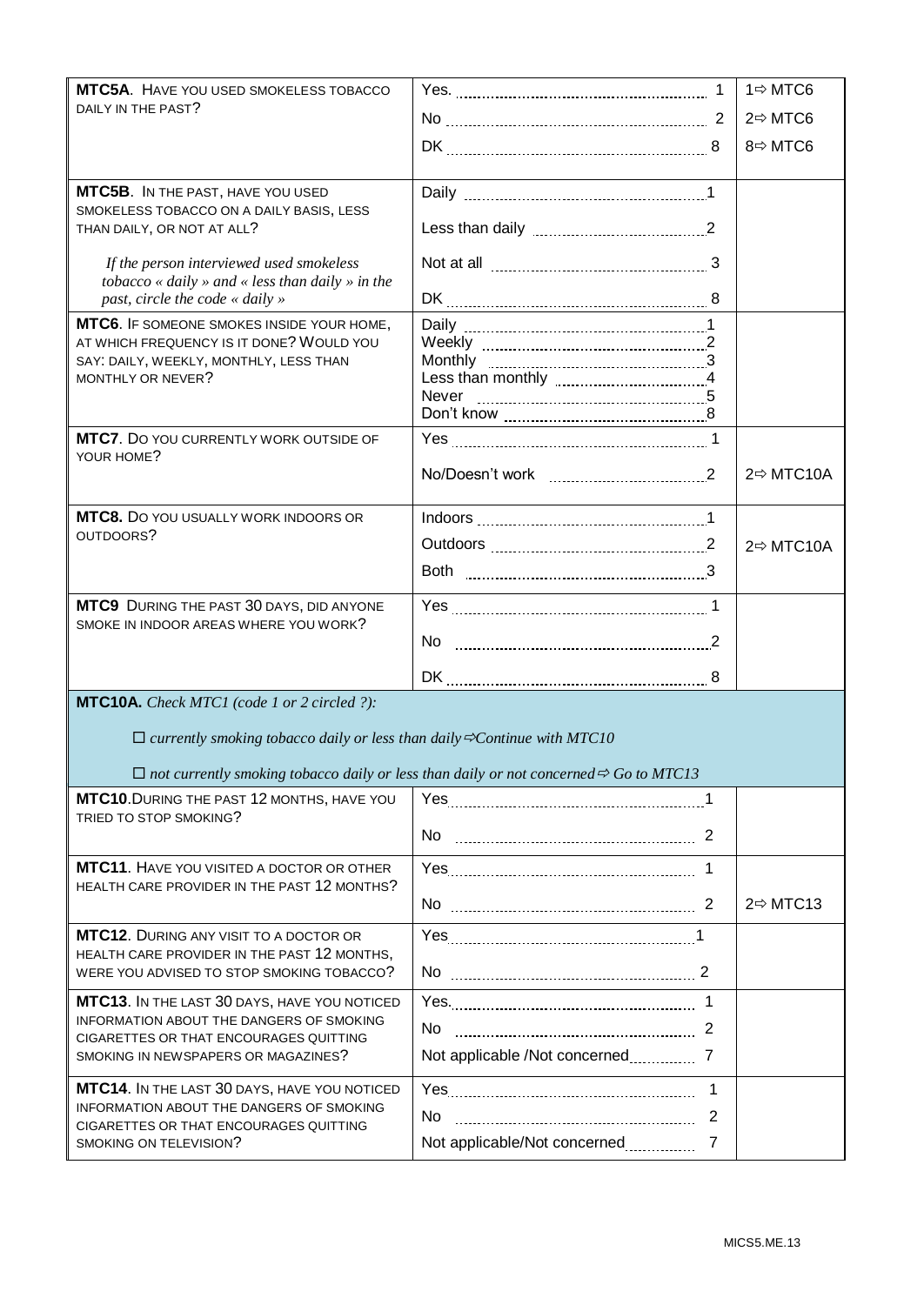| MTC15. IN THE LAST 30 DAYS, DID YOU NOTICE<br>ANY HEALTH WARNINGS ON CIGARETTE PACKAGES?                                                                                                              |                                                                                               |                                     | $2 \Rightarrow MTC17$<br>3 ⇒MTC17                 |
|-------------------------------------------------------------------------------------------------------------------------------------------------------------------------------------------------------|-----------------------------------------------------------------------------------------------|-------------------------------------|---------------------------------------------------|
| <b>MTC15A.</b> Check MTC1 (code 1 or 2 circled ?):                                                                                                                                                    |                                                                                               |                                     |                                                   |
| $\Box$ currently smoking tobacco daily or less than daily $\Im$ Continue with MTC16                                                                                                                   |                                                                                               |                                     |                                                   |
| not currently smoking tobacco daily or less than daily $\Rightarrow$ Go to MTC17                                                                                                                      |                                                                                               |                                     |                                                   |
| MTC16. IN THE LAST 30 DAYS, HAVE HEALTH<br>WARNINGS ON CIGARETTE PACKAGES LED YOU TO<br>THINK ABOUT QUITTING SMOKING?                                                                                 |                                                                                               | $\mathbf{1}$<br>$\overline{2}$<br>8 |                                                   |
| MTC17. IN THE LAST 30 DAYS, HAVE YOU<br>NOTICED ANY ADVERTISEMENTS OR BILLBOARDS<br>PROMOTING CIGARETTES IN SALES POINTS?                                                                             | No.<br>Not applicable/Not concerned                                                           | 1<br>2<br>$\overline{7}$            |                                                   |
| MTC18. IN THE LAST 30 DAYS, HAVE YOU NOTICED<br>ANY OF THE FOLLOWING TYPES OF CIGARETTE<br>PROMOTIONS?<br>Read each question :                                                                        | Yes                                                                                           | No                                  |                                                   |
| [A] FREE SAMPLES OF CIGARETTE?                                                                                                                                                                        |                                                                                               | $\overline{2}$                      |                                                   |
| [B] REDUCTION IN THE PRICE OF CIGARETTES?                                                                                                                                                             | Reduction in the price 11 1                                                                   | 2                                   |                                                   |
| [C] COUPONS FOR CIGARETTES?                                                                                                                                                                           | Coupons for cigarette 11571                                                                   | $\overline{2}$                      |                                                   |
| [D] GIFTS OR DISCOUNT OFFER ON OTHER<br>PRODUCTS WHEN BUYING CIGARETTES?                                                                                                                              | Gifts or discount offer                                                                       |                                     |                                                   |
| [E] CLOTHES OR OTHER ITEM WITH A CIGARETTE<br>BRAND NAME OR LOGO?                                                                                                                                     | Clothes or other items                                                                        | 2<br>2                              |                                                   |
| [F] PROMOTION FOR CIGARETTES BY MAIL?                                                                                                                                                                 | Promotion for cigarettes                                                                      | $\overline{2}$                      |                                                   |
| <b>MTC18A.</b> Check MTC3 (Item $A > 0$ ?):                                                                                                                                                           |                                                                                               |                                     |                                                   |
| $\Box$ Yes, p currently smoking manufactured cigarettes $\Rightarrow$ Continue with MTC19                                                                                                             |                                                                                               |                                     |                                                   |
| □                                                                                                                                                                                                     | No, not smoking/not currently smoking manufactured cigarettes $\Rightarrow$ Go to Next module |                                     |                                                   |
| <b>MTC19.</b> THE LAST TIME YOU PURCHASED<br>CIGARETTES FOR YOUR PERSONAL USE, HOW MANY<br>CIGARETTES/PACKETS/CASES DID YOU BUY?<br>Check the unit with the respondent before<br>recording the number | Other (specify)_______ 6 ____ ___                                                             |                                     | 1 ⇒ MTC20<br>2 ⇔MTC19A<br>3 ⇒ MTC19B<br>6⇔ MTC19C |
| MTC19A. IF PACKET: WHAT IS THE NUMBER OF<br>CIGARETTES PER PACKET?                                                                                                                                    | Number per packet  - - - - - -                                                                |                                     | $Arr$ MTC20                                       |
| <b>MTC19B.</b> IF CASE: WHAT IS THE NUMBER OF<br><b>CIGARETTES PER CASE?</b><br>MTC19C. IF OTHER CONTAINER: WHAT IS THE<br>NUMBER OF CIGARETTES PER CONTAINER?                                        |                                                                                               |                                     | $Arr$ MTC20                                       |
| If DK, record 998                                                                                                                                                                                     | Number per container ______                                                                   |                                     |                                                   |
| MTC20. IN TOTAL, HOW MUCH DID YOU SPEND FOR<br>THIS PURCHASE?                                                                                                                                         | <b>F CFA</b><br>________                                                                      |                                     |                                                   |
| If DK, record 99998                                                                                                                                                                                   |                                                                                               |                                     |                                                   |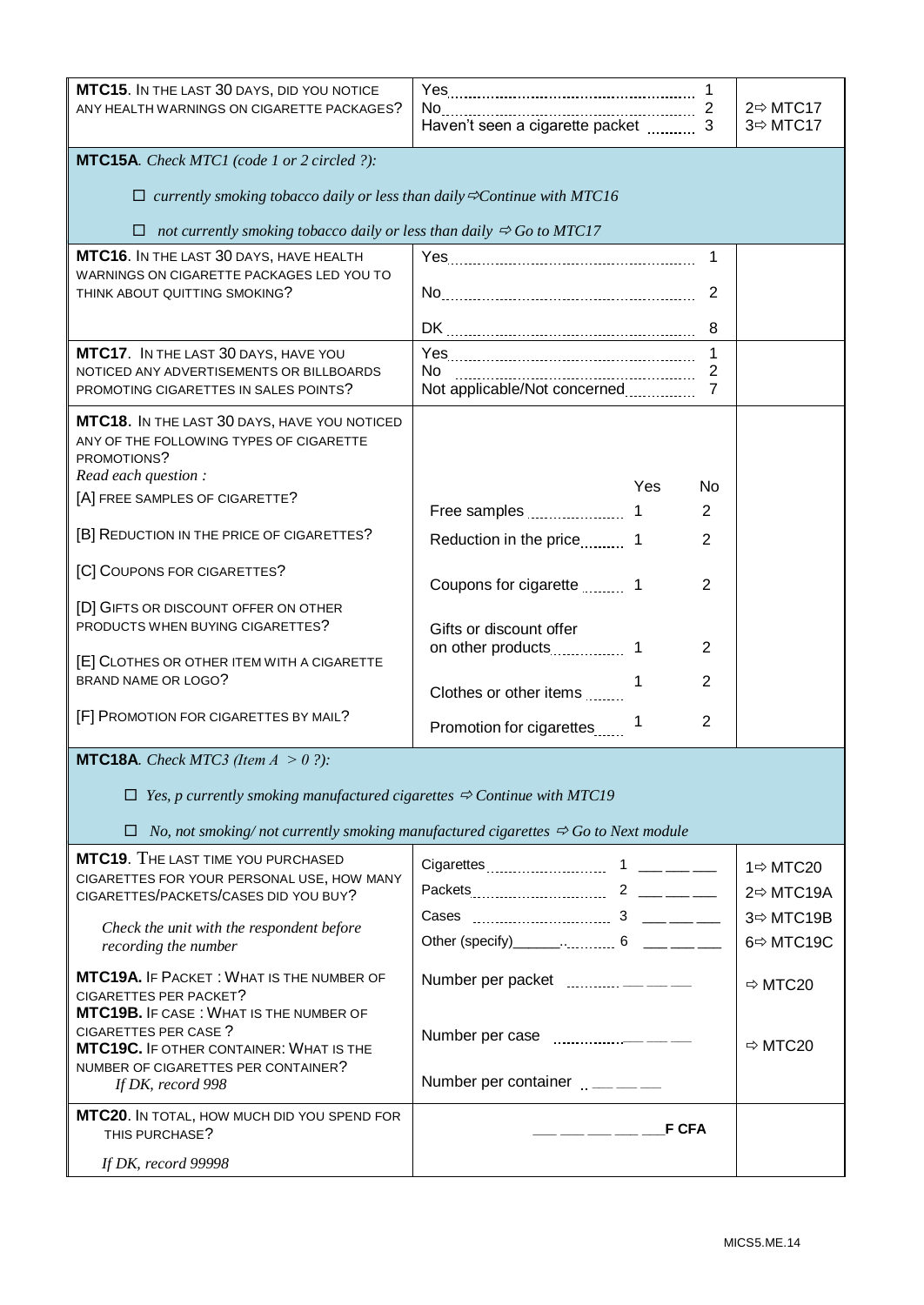| <b>ALCOHOL CONSUMPTION</b>                                                                                                                                                                                                                                                                                                                                                                                                                                                                                                                                                    |                                                                                                                                                                                                                                                                                                                                                                                                                                                                    | <b>MTA</b>                     |
|-------------------------------------------------------------------------------------------------------------------------------------------------------------------------------------------------------------------------------------------------------------------------------------------------------------------------------------------------------------------------------------------------------------------------------------------------------------------------------------------------------------------------------------------------------------------------------|--------------------------------------------------------------------------------------------------------------------------------------------------------------------------------------------------------------------------------------------------------------------------------------------------------------------------------------------------------------------------------------------------------------------------------------------------------------------|--------------------------------|
| <b>MTA14.</b> Now I would like TO ASK YOU SOME<br>QUESTIONS ABOUT DRINKING ALCOHOL. THAT IS<br>DRINKING BEER, WINE, COGNAC, VODKA, WHISKY,<br>RUM OR OTHER TYPES OF MODERN OR LOCALLY<br>MADE ALCOHOL<br>HAVE YOU EVER DRUNK ALCOHOL?                                                                                                                                                                                                                                                                                                                                         |                                                                                                                                                                                                                                                                                                                                                                                                                                                                    | $2 \Rightarrow$ Next<br>Module |
| <b>MTA15.</b> WE COUNT ONE DOSE OF ALCOHOL AS ONE<br>CAN OR BOTTLE OF BEER, ONE GLASS OF WINE, OR<br>ONE SHOT OF COGNAC, VODKA, WHISKEY OR RUM.<br>HOW OLD WERE YOU WHEN YOU HAD YOUR FIRST<br>DRINK OF ALCOHOL, OTHER THAN A FEW SIPS?                                                                                                                                                                                                                                                                                                                                       |                                                                                                                                                                                                                                                                                                                                                                                                                                                                    | 00 <sup>⇔</sup> Next<br>Module |
| <b>MTA15A.</b> DURING THE LAST 12 MONTHS, HOW OFTEN<br>DID YOU DRINK AT LEAST ONE DOSE OF ALCOHOL?                                                                                                                                                                                                                                                                                                                                                                                                                                                                            | Did not drink during the last 12 months  0                                                                                                                                                                                                                                                                                                                                                                                                                         | $0 \Rightarrow$ Next<br>Module |
| <b>MTA16.</b> DURING THE LAST ONE MONTH, ON HOW MANY<br>DAYS DID YOU HAVE AT LEAST ONE DRINK/DOSE OF<br>ALCOHOL?<br>If respondent did not drink, circle "00".<br>If less than 10 days, record the number of days.<br>If 10 days or more but less than a month, circle<br>" $10"$ .<br>If "every day" or "almost every day", circle "30".<br>MTA17. IN THE LAST ONE MONTH, ON THE DAYS THAT<br>YOU DRANK ALCOHOL, HOW MANY DOSES DID YOU<br>USUALLY HAVE PER DAY?<br><b>MTA18</b> THE DAYS YOU DRANK ALCOHOL IN THE LAST<br>MONTH, WHAT TYPE OF ALCOHOL DID YOU<br>MAINLYTAKE? | Did not have one drink/dose in last one month 00<br>10 days or more but less than a month  10<br>Every day / Almost every day  30<br><b>Modern Alcohol</b><br>Cognac/Vodka/Whisky/Rhum  13<br>Other Modern alcohol (specify)<br>Locally made alcohol                                                                                                                                                                                                               | 00 <sup>⇔</sup> Next<br>Module |
|                                                                                                                                                                                                                                                                                                                                                                                                                                                                                                                                                                               | Other locally made alcohol (specify)<br>Other alcohol (specify) ---------------------------------96                                                                                                                                                                                                                                                                                                                                                                |                                |
| MTA19. THE DAYS YOU DRANK ALCOHOL IN THE LAST<br>MONTH, WHAT TYPE OF DOSE DID YOU MAINLY<br>TAKE?                                                                                                                                                                                                                                                                                                                                                                                                                                                                             | Shot/Consumption of<br>Cognac/Vodka/Whisky/Rhum  11<br>Sachet of Cognac/Vodka/Whisky/Rhum 12<br>Small bottle ( $\approx$ 30-33 cl of beer or 18-20 cl of<br>wine, of Cognac/Vodka/Whisky/ Rhum )  15<br>Big bottle ( $\approx$ 65 cl of beer, $\approx$ 70 or 75 cl of wine, of<br>Cognac/Vodka/Whisky/Rhum etc.)  17<br>Family size bottle $($ $\approx$ 1 l to 1.5l of wine, of<br>Cognac/Vodka/Whisky/Rhum, etc.) 18<br>Wine/Cognac/Vodka/Whisky/Rhum brick  19 |                                |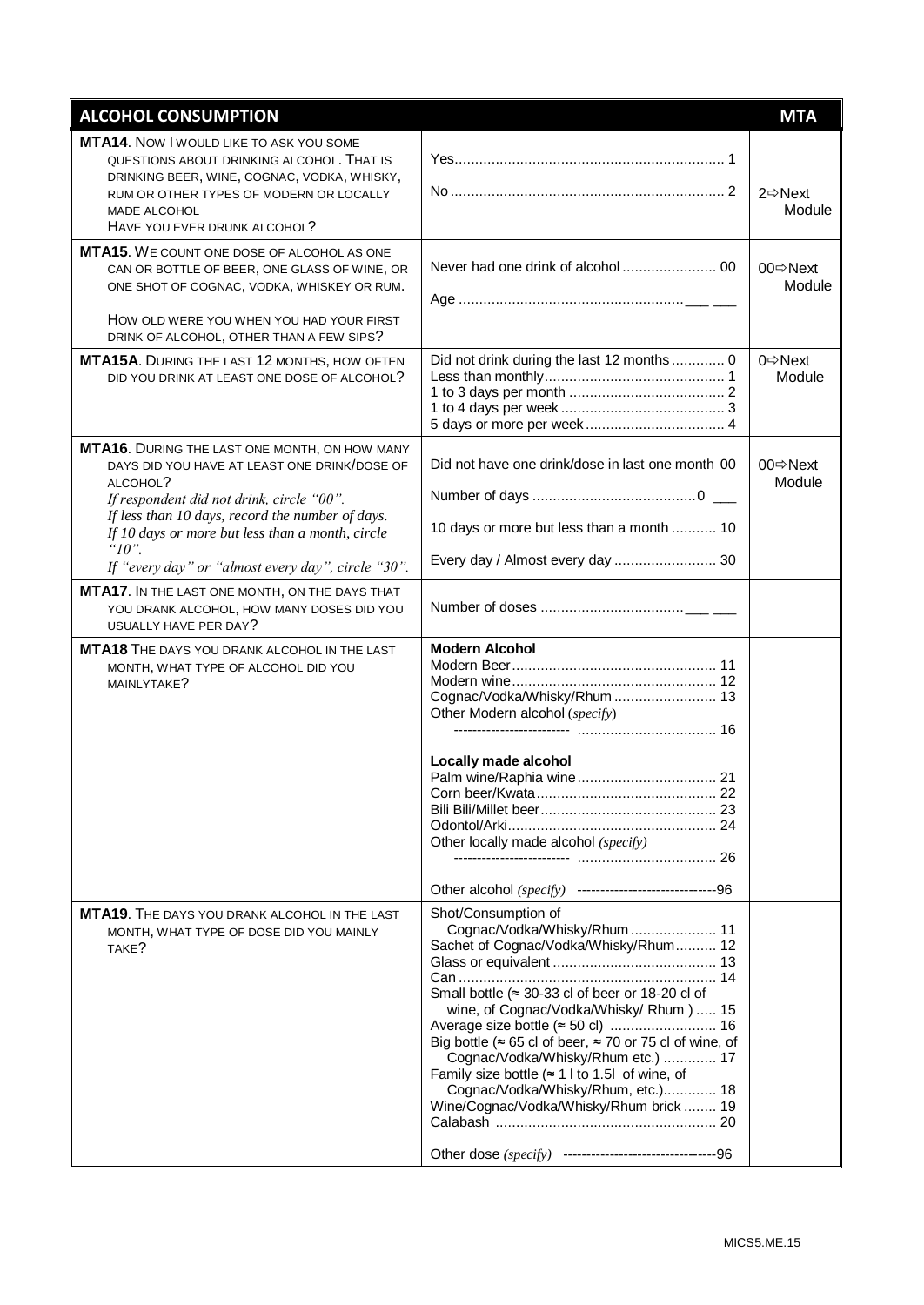| <b>LIFE SATISFACTION</b>                                                                                                                                                                                                          |                                    | <b>MLS</b>         |
|-----------------------------------------------------------------------------------------------------------------------------------------------------------------------------------------------------------------------------------|------------------------------------|--------------------|
| MLS1. Check MWB2: Age of respondent is between 15 and 24?                                                                                                                                                                         |                                    |                    |
| $\Box$ Age 25-59 $\Leftrightarrow$ Go to MWM11                                                                                                                                                                                    |                                    |                    |
| $\Box$ Age 15-24 $\Rightarrow$ Continue with MLS2                                                                                                                                                                                 |                                    |                    |
| <b>MLS2.</b> I WOULD LIKE TO ASK YOU SOME SIMPLE<br>QUESTIONS ON HAPPINESS AND SATISFACTION.                                                                                                                                      |                                    |                    |
| FIRST, TAKING ALL THINGS TOGETHER, WOULD<br>YOU SAY YOU ARE VERY HAPPY, SOMEWHAT<br>HAPPY, NEITHER HAPPY NOR UNHAPPY,<br>SOMEWHAT UNHAPPY OR VERY UNHAPPY?                                                                        |                                    |                    |
| YOU CAN ALSO LOOK AT THESE PICTURES TO<br>HELP YOU WITH YOUR RESPONSE.                                                                                                                                                            |                                    |                    |
| Show side 1 of response card and explain what<br>each symbol represents. Circle the response<br>code selected by the respondent.                                                                                                  | Neither happy nor unhappy 3        |                    |
| <b>MLS3.</b> Now I WILL ASK YOU QUESTIONS ABOUT<br>YOUR LEVEL OF SATISFACTION IN DIFFERENT<br>AREAS.                                                                                                                              |                                    |                    |
| IN EACH CASE, WE HAVE FIVE POSSIBLE<br>RESPONSES: PLEASE TELL ME, FOR EACH<br>QUESTION, WHETHER YOU ARE VERY<br>SATISFIED, SOMEWHAT SATISFIED, NEITHER<br>SATISFIED NOR UNSATISFIED, SOMEWHAT<br>UNSATISFIED OR VERY UNSATISFIED. |                                    |                    |
| AGAIN, YOU CAN LOOK AT THESE PICTURES TO<br>HELP YOU WITH YOUR RESPONSE.                                                                                                                                                          |                                    |                    |
| Show side 2 of response card and explain what<br>each symbol represents. Circle the response<br>code selected by the respondent, for questions<br>MLS3 to MLS13.                                                                  |                                    |                    |
| HOW SATISFIED ARE YOU WITH YOUR FAMILY<br>LIFE?                                                                                                                                                                                   | Neither satisfied nor unsatisfied3 |                    |
| <b>MLS4.</b> How SATISFIED ARE YOU WITH YOUR<br>FRIENDSHIPS?                                                                                                                                                                      | Neither satisfied nor unsatisfied3 |                    |
| MLS5. DURING THE CURRENT / 2013-2014<br>SCHOOL YEAR, DID YOU ATTEND SCHOOL AT<br>ANY TIME?                                                                                                                                        |                                    | 2 <del></del> MLS7 |
| MLS6. HOW SATISFIED (are/were) YOU WITH YOUR<br>SCHOOL?                                                                                                                                                                           | Neither satisfied nor unsatisfied3 |                    |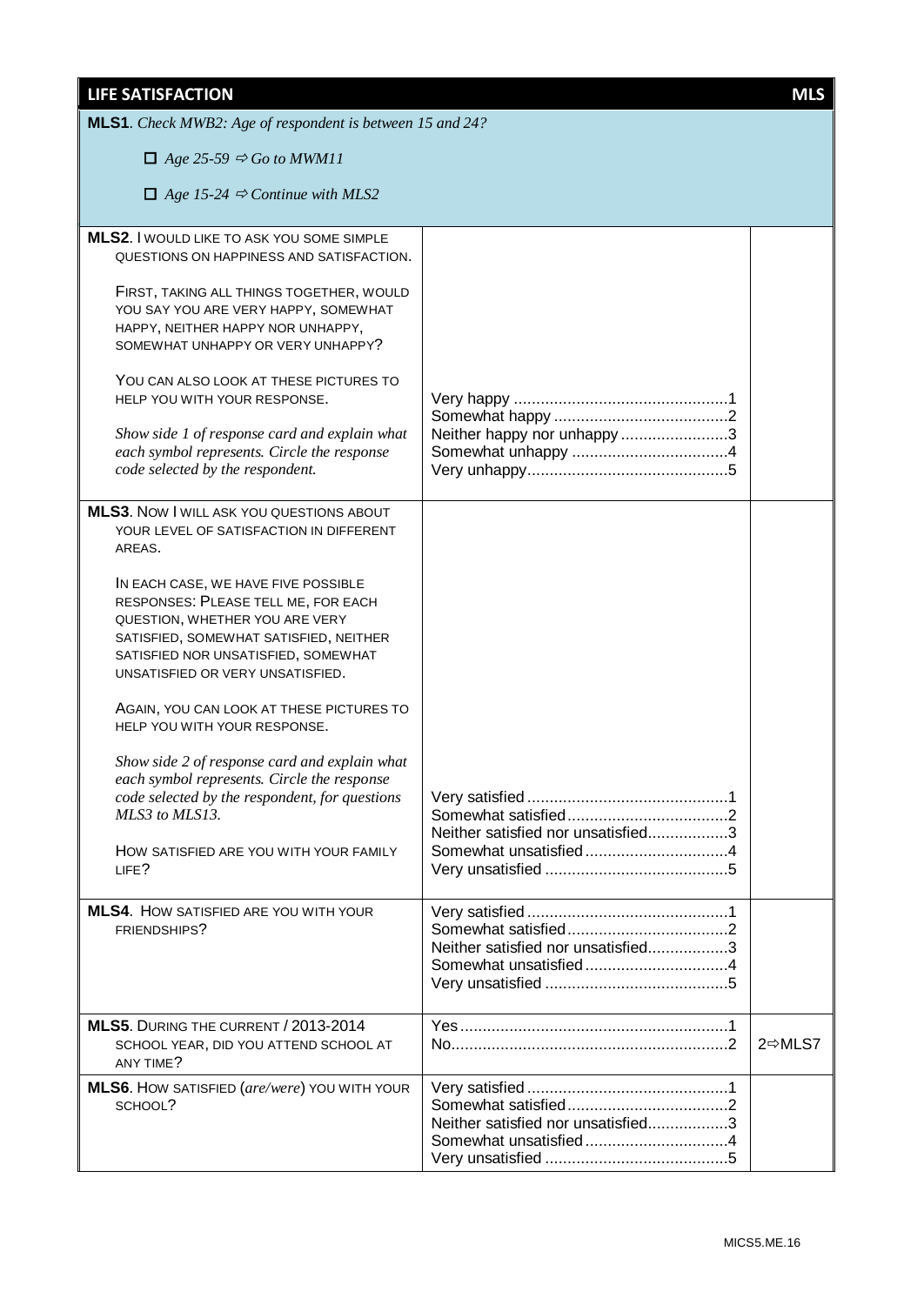| <b>MLS7.</b> HOW SATISFIED ARE YOU WITH YOUR                                                                                                                                                                                                                                                        |                                                                 |  |
|-----------------------------------------------------------------------------------------------------------------------------------------------------------------------------------------------------------------------------------------------------------------------------------------------------|-----------------------------------------------------------------|--|
| <b>CURRENT JOB?</b><br>If the respondent says that he does not have a<br>job, circle "0" and continue with the next<br>question. Do not probe to find out how he feels<br>about not having a job, unless he tells you<br>himself.                                                                   | Neither satisfied nor unsatisfied3                              |  |
| MLS8. HOW SATISFIED ARE YOU WITH YOUR<br>HFAITH?                                                                                                                                                                                                                                                    | Neither satisfied nor unsatisfied3                              |  |
| <b>MLS9.</b> HOW SATISFIED ARE YOU WITH WHERE YOU<br>LIVE?<br>If necessary, explain that the question refers to<br>the living environment, including the<br>neighbourhood and the dwelling.                                                                                                         | Neither satisfied nor unsatisfied3                              |  |
| <b>MLS10.</b> How SATISFIED ARE YOU WITH HOW<br>PEOPLE AROUND YOU GENERALLY TREAT<br>YOU?                                                                                                                                                                                                           | Neither satisfied nor unsatisfied3                              |  |
| <b>MLS11.</b> HOW SATISFIED ARE YOU WITH THE WAY<br>YOU LOOK?                                                                                                                                                                                                                                       | Neither satisfied nor unsatisfied3                              |  |
| <b>MLS12.</b> HOW SATISFIED ARE YOU WITH YOUR<br>LIFE, IN GENERAL?                                                                                                                                                                                                                                  | Neither satisfied nor unsatisfied3                              |  |
| <b>MLS13.</b> HOW SATISFIED ARE YOU WITH YOUR<br><b>CURRENT INCOME?</b><br>If the respondent says that he does not have<br>any income, circle " $0$ " and continue with the<br>next question. Do not probe to find out how he<br>feels about not having any income, unless he<br>tells you himself. | Does not have any income0<br>Neither satisfied nor unsatisfied3 |  |
| MLS14. COMPARED TO THIS TIME LAST YEAR,<br>WOULD YOU SAY THAT YOUR LIFE GENERALLY<br>HAS IMPROVED, STAYED MORE OR LESS THE<br>SAME, OR WORSENED?                                                                                                                                                    |                                                                 |  |
| MLS15. AND IN ONE YEAR FROM NOW, DO YOU<br>EXPECT THAT YOUR LIFE WILL BE BETTER, WILL<br>BE MORE OR LESS THE SAME, OR WILL BE<br>WORSE, OVERALL?                                                                                                                                                    |                                                                 |  |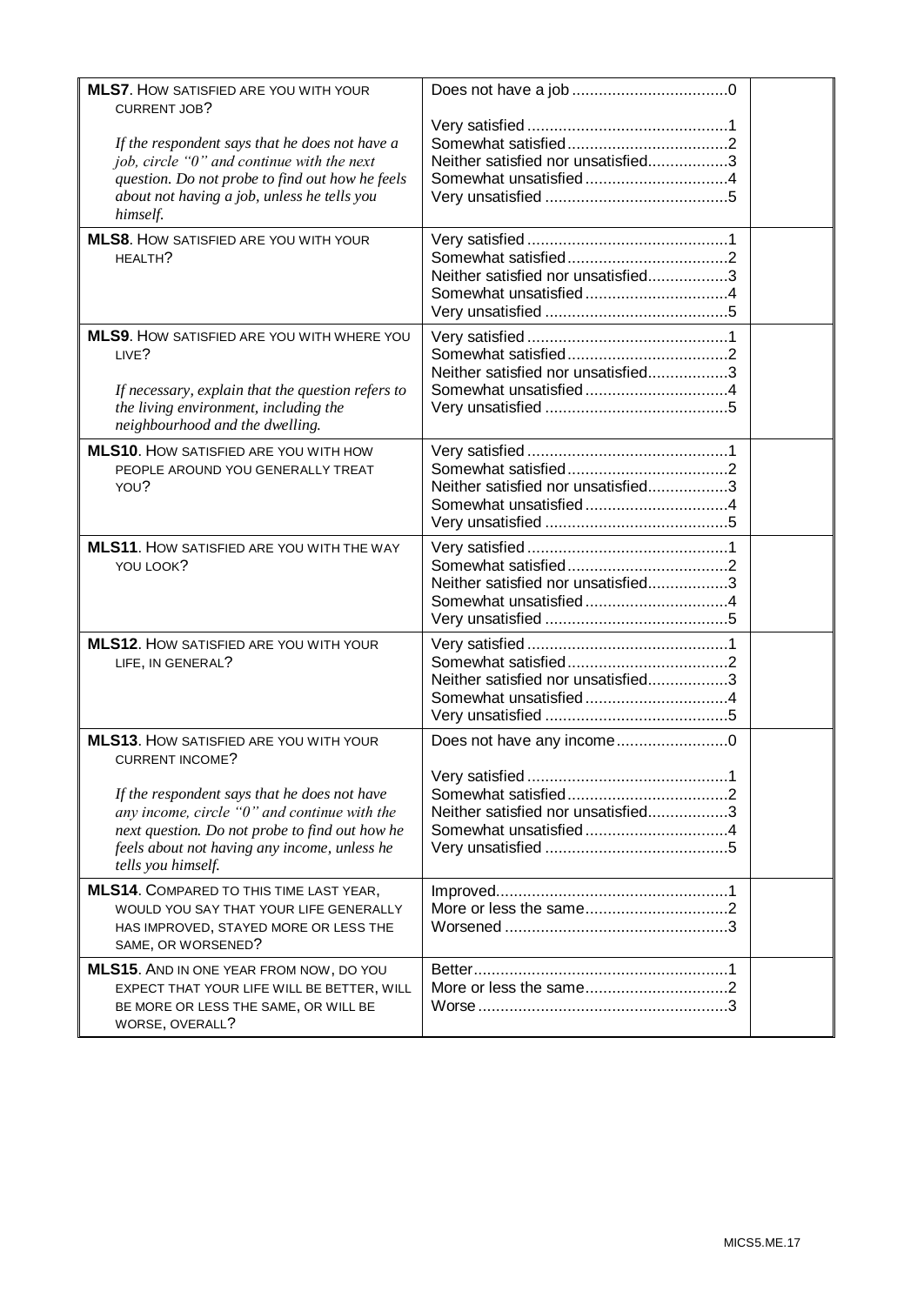| <b>MWM11</b> . Record the time.                                                                                                                                                                                                                                                                               |  |                                                                                                                                                                                       |  |
|---------------------------------------------------------------------------------------------------------------------------------------------------------------------------------------------------------------------------------------------------------------------------------------------------------------|--|---------------------------------------------------------------------------------------------------------------------------------------------------------------------------------------|--|
| <b>MWM12.</b> Check List of Household Members, columns HL7B and HL15:                                                                                                                                                                                                                                         |  |                                                                                                                                                                                       |  |
| Is the respondent the caretaker of any child age 0-4 living in this household?<br>$\Box$ Yes $\Rightarrow$ Proceed to complete the result of man's interview (MWM7) on the cover page and then go to<br>QUESTIONNAIRE FOR CHILDREN UNDER FIVE for that child and start the interview with this<br>respondent. |  |                                                                                                                                                                                       |  |
|                                                                                                                                                                                                                                                                                                               |  | $\Box$ No $\Rightarrow$ End the interview with this respondent by thanking him for his cooperation and proceed to<br>complete the result of man's interview (MWM7) on the cover page. |  |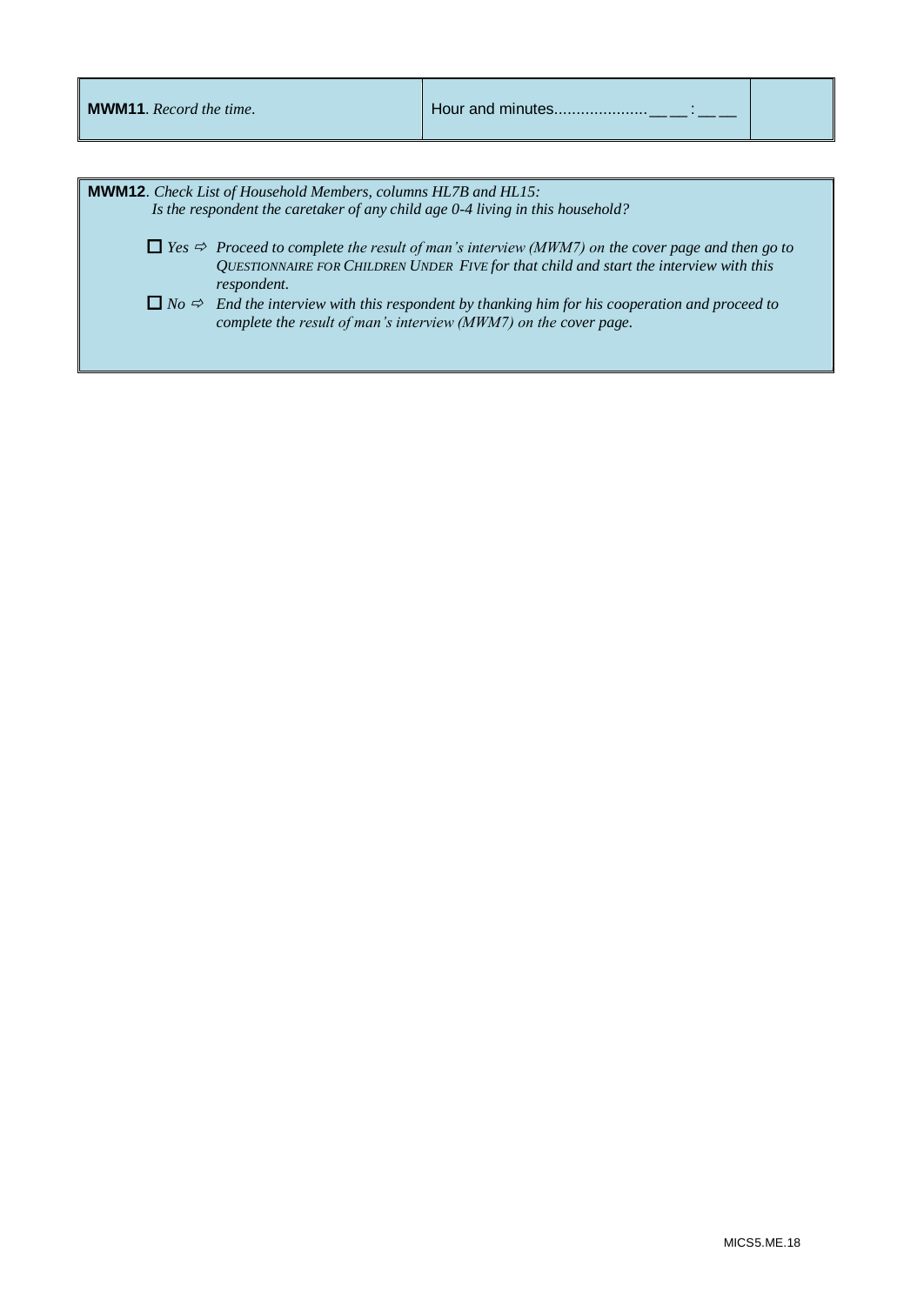## **RESPONSE CARD:**

**SIDE 1**



**SIDE 2**